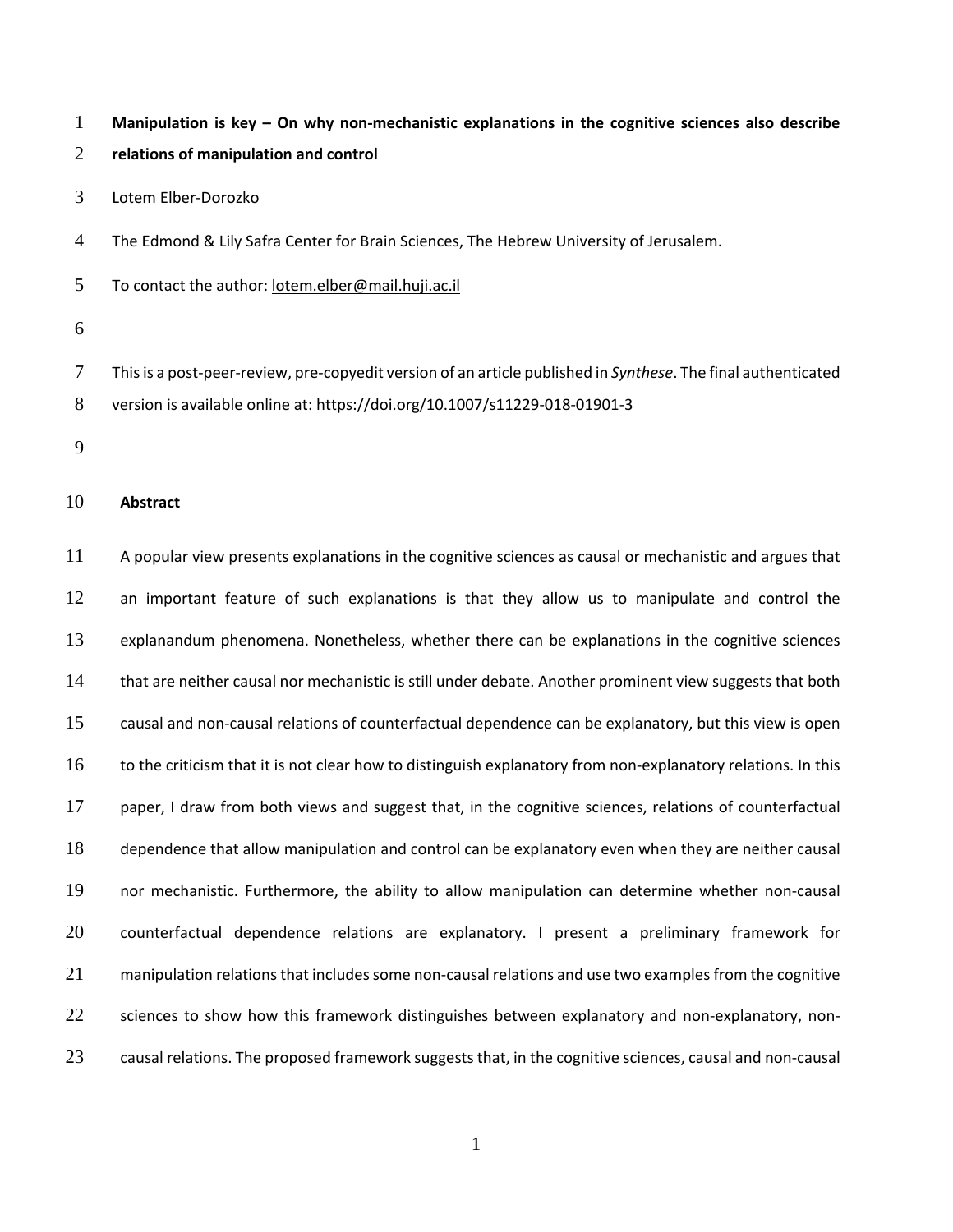24 relations have the same criterion for explanatory value, namely, whether or not they allow manipulation and control.

**Keywords**

27 explanation; non-causal explanations; manipulation and control; the cognitive sciences; counterfactual dependence;

### **1 Introduction**

 $\overline{a}$ 

 Philosophers have characterized various types of explanations in the cognitive sciences. Functional analyses (Cummins 1983, 2000), mechanistic models (Craver 2007a), computational models (Chirimuuta 2014; Egan 2017; Rusanen and Lappi 2016; Shagrir 2006; Shagrir and Bechtel 2017) as well as network, topological, and mathematical models (Chirimuuta 2017; Huneman 2010; Silberstein and Chemero 2013) have all been said to have explanatory value. This poses a challenge to philosophers – how does one present a framework for explanation in the cognitive sciences, when said explanation is so deeply diverse in range<sup>1</sup>?

 One prominent - albeit highly contended - view is the mechanistic view of explanations in the cognitive sciences. According to proponents of this view (henceforth: "mechanists") (Craver 2007a, 2007b, 2016, Kaplan 2011, 2017; Kaplan and Craver 2011; Milkowski 2013; Piccinini 2015; Piccinini and Craver 2011), generally, modelsin the cognitive sciences are explanatory to the extent that they describe relevant causal structures. These relevant causal structures are those "that produce, underlie, or maintain the explanandum phenomenon" (Kaplan and Craver 2011, p. 602). On this view, explanations in the cognitive 43 sciences are often mechanistic - the phenomenon is explained by appeal to its underlying causal structure, a mechanism. The appeal of this view is strong: it implies that many explanations in the cognitive sciences

 One can also be a pluralist and argue that there is no single, unifying framework that can accommodate all these explanations. In this paper, I assume that, were it to be possible, such a framework would be preferable.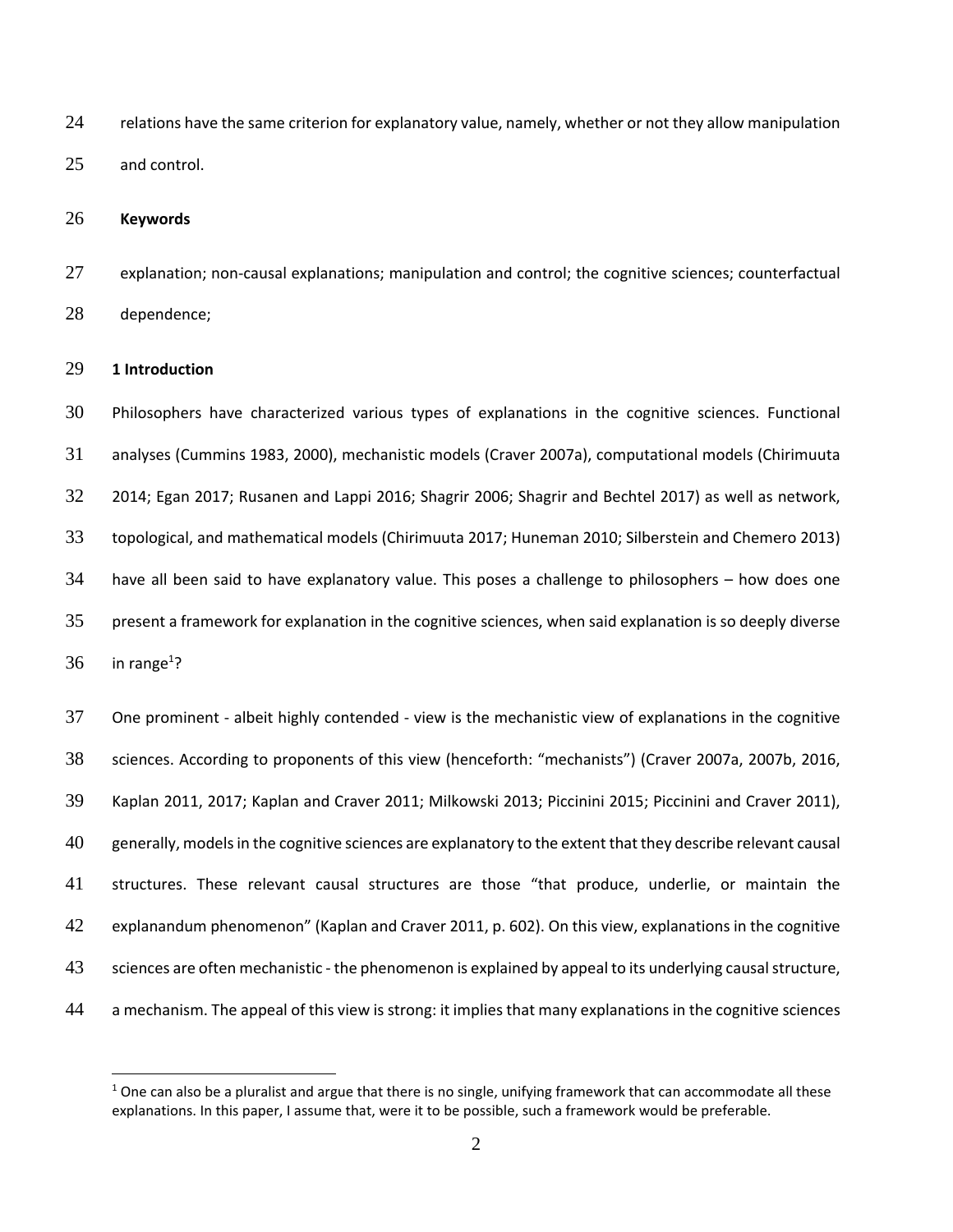have a unifying feature, namely, the description of relevant causal structures. Nonetheless, in recent 46 years, mechanists have had to defend their view against claims that some models in the cognitive sciences explain phenomena in waysthat are outside the scope of the mechanistic framework (Bechtel and Shagrir 2015; Chirimuuta 2014; Egan 2017; Huneman 2010; Rusanen and Lappi 2016; Shagrir and Bechtel 2017; Shapiro 2017; Silberstein and Chemero 2013). The mechanists reply that these models are either explanatory because they describe relevant causal structures or they are not explanatory at all (Craver 2016; Kaplan 2011, 2017; Kaplan and Craver 2011; Piccinini and Craver 2011). This debate is still ongoing. Furthermore, the mechanistic view has been criticized on the grounds that it diminishes the explanatory value of non-mechanistic models such as functional analyses (Shapiro 2017) and computational models (Shagrir and Bechtel 2017).

 Another approach, which is geared towards scientific explanation in general, is the counterfactual- dependence view of explanation. Woodward and Hitchcock (Hitchcock and Woodward 2003; Woodward 2003; Woodward and Hitchcock 2003) suggest that explanations provide the resources for answering a variety of what-if-things-had-been-different questions. The counterfactualsimplied in these questions are described by appeal to intervention, a procedure formally and extensively set forth in (Woodward 2003) as part of an account of causal relations. Many mechanists also adopt Woodward's framework for causal relations. Diverging from the mechanists who focus on the explanatory value of causal relations, several philosophers have extended this framework and asserted that explanations reveal relations of counterfactual dependence more generally, so that some explanatory counterfactuals cannot be described as the result of interventions. In this way, non-causal counterfactual dependences, too, can be taken as explanatory (Baron et al. 2017; Bokulich 2011; Chirimuuta 2017; Jansson 2015; Jansson and Saatsi 2017; Pexton 2016; Reutlinger 2016; Saatsi and Pexton 2013; Woodward 2018; Ylikoski and Kuorikoski 2010).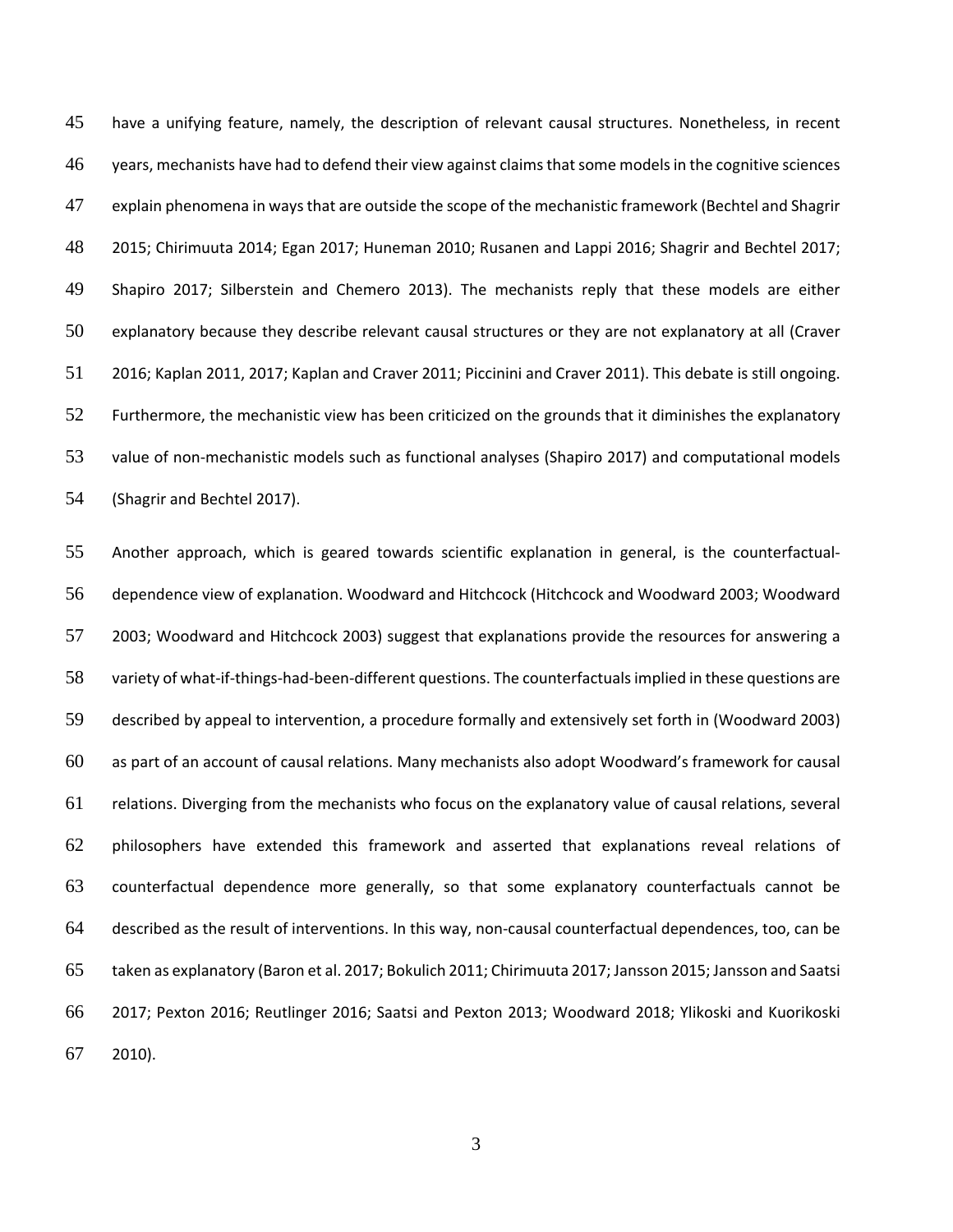This approach has promise, but it faces a challenge confronted by many frameworks that describe non- causal relations as explanatory: some counterfactual dependence relations are symmetrical (e.g., mathematical relations), yet in many of those cases, only one direction of dependence is taken to be 71 explanatory (Craver 2016; Craver and Povich 2017)<sup>2</sup>.

 In this paper, I take a different route and combine an important feature of the mechanistic framework with the notion that non-causal dependences can also be explanatory. Mechanists often trace the initial interest in mechanistic explanations in the cognitive sciences to a desire to manipulate and control<sup>3</sup> neural and cognitive phenomena (in this, they follow Woodward, who makes a similar argument for causal explanation in general (2003)). Here, I suggest that some relations can allow manipulation of cognitive and neural phenomena even when these relations are not part of causal structures that produce or underlie these phenomena (henceforth, "non-causal relations"). Therefore, the motivation to manipulate cognitive and neural phenomena can be extended to account for the explanatory value of some dependence relations that do not comply with mechanistic requirements. Moreover, I argue that a framework that links explanation with the motivation to manipulate phenomena can account for some of our intuitions about the type of non-causal counterfactual dependences that are explanatory in the 83 cognitive sciences<sup>4</sup>.

<sup>&</sup>lt;sup>2</sup> This issue has been addressed in several papers that develop such frameworks. (Saatsi and Pexton 2013) reply that the explanation of regularities, rather than a singular event, can be symmetrical, and therefore non-causal. For example, the fact that the length of pendulums is proportional to the gravitational field can be explained by the mathematical equation that relates the two. (Jansson 2015; Jansson and Saatsi 2017) describe specific dependence or determination relations and argue that they are not symmetrical.

<sup>&</sup>lt;sup>3</sup> Throughout the paper, I treat 'manipulation' and 'control' as having the same meaning in this context. They are often found together in the literature. To avoid redundancy, generally, I will only speak of manipulation.

<sup>4</sup> Although they do not discuss manipulation and control directly, some of the studies that address the issue of the asymmetry of explanation in symmetrical dependence relations suggest solutions that seem consistent with this idea. (Woodward 2018) proposes, when describing one example, that if one side of a dependence relation can be explained by other ordinary causes, the direction of explanation runs from this side to the other. (Jansson and Saatsi 2017), for their part, claim that, in some mathematical relations, the dependence runs only in one direction when fixing a value of one variable determines the value of the other, but not vice versa.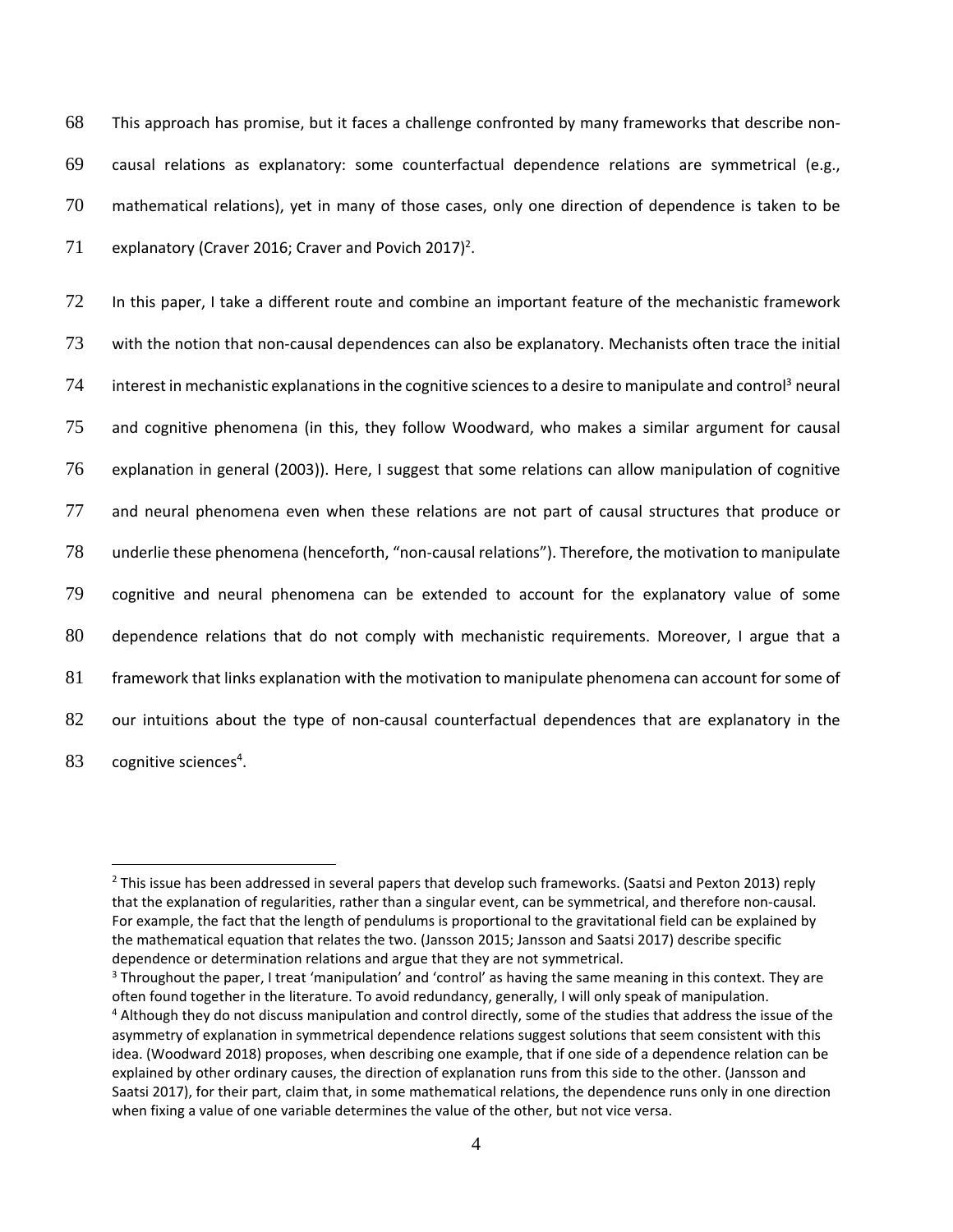This suggestion can contribute to both frameworks. Regarding the counterfactual dependence view, associating explanation with manipulation provides a way to distinguish explanatory from non- explanatory counterfactual dependences that is applicable to both causal and non-causal dependences in the cognitive sciences. In the future, this suggestion can be extended to other fields. Regarding the mechanistic framework, the point that non-causal dependences can also allow manipulation of the explanandum may be a good reason to extend this framework to include some explanatory dependences that are not causal or mechanistic.

91 In this paper, I analyze two examples of mathematical relations in the cognitive sciences, aiming to show that they allow manipulation in the direction of explanation. In the first example, the fact that an estimator that combines inputs from two modalities is optimal is explained by the statistics of the inputs (Ernst and Banks 2002). In the second example, the magnitude of fluctuations in the input to a neuron is explained by the ratio between its excitatory and inhibitory incoming inputs (Softky and Koch 1993; van Vreeswijk and Sompolinsky 1996).

 A variety of models in the cognitive sciences have already been presented as explanatory despite the fact that they do not satisfy the mechanistic requirement of describing relevant causal structures (Chirimuuta 2014; Egan 2017; Huneman 2010; Rusanen and Lappi 2016; Silberstein and Chemero 2013). Unlike these 100 studies, I do not aim to argue that some explanations in the cognitive sciences are non-causal. According 101 to some manipulability frameworks for causation, relations of manipulability simply are relations of causal dependence (Woodward 2003). Proponents of such views may interpret the argument of this paper as 103 showing that some dependence relations that were previously taken to be non-causal allow manipulation and therefore are, in fact, causal. Those who adopt such a view of causation for the examples presented here will have to concede that cause and effect can be mathematically related and occur simultaneously. Furthermore, if they accept that constitutive relations in mechanisms allow manipulation, then they must take constitutive relations to be causal. Such consequences are usually understood as undesirable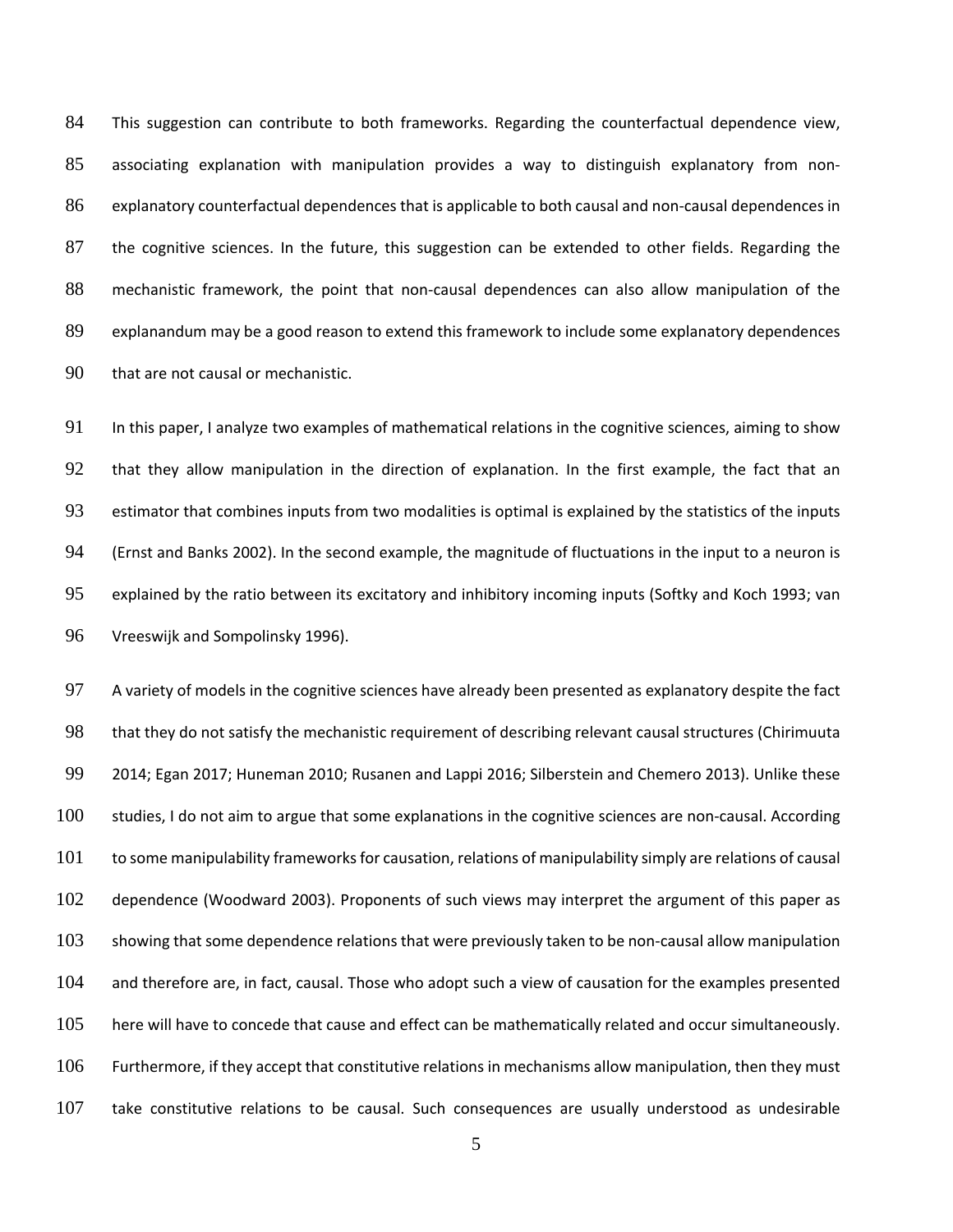(Baumgartner and Gebharter 2016; Craver and Bechtel 2007; Romero 2015). Nonetheless, an interpretation of this paper that takes mathematical relations to be causal is possible, and I will not argue 110 against it here.

 The paper is organized as follows: section 2 will describe the role of manipulation and control in Woodward's framework and in the mechanistic framework. Section 3 will present a preliminary formulation of a manipulation relation that can accommodate causal and non-causal relations. Section 4 114 will provide two examples of non-causal explanations in the cognitive sciences that describe relations that 115 allow manipulation. Finally, section 5 will discuss a few possible objections and counter-objections to the 116 proposed framework.

### **2 manipulation and control in Woodward's and the mechanists' writings**

 Woodward develops an 'interventionist' or 'manipulationist' framework for causal relations and explanation, which is based on the notion that causal relations can potentially be used to manipulate the environment. He writes: "…our interest in causal relationships and explanation initially grows out of a highly practical interest human beings have in manipulation and control" (2003, p. 10) and states the following conditions for *X* to be a cause of *Y*:

 (M) *X* causes *Y* if and only if there are background circumstances *B* such that if some (single) intervention that changes the value of *X* (and no other variable) were to occur in *B*, then *Y* or the probability distribution of *Y* would change…An *intervention* on *X* with respect to *Y* [is] an idealized experimental manipulation of *X* which causes a change in *Y* that is of such a character that any change in *Y* occurs only through this change in *X* and 128 not in any other way (Woodward 2010, p.4, italics in the original; for a more detailed description see Woodward 2003)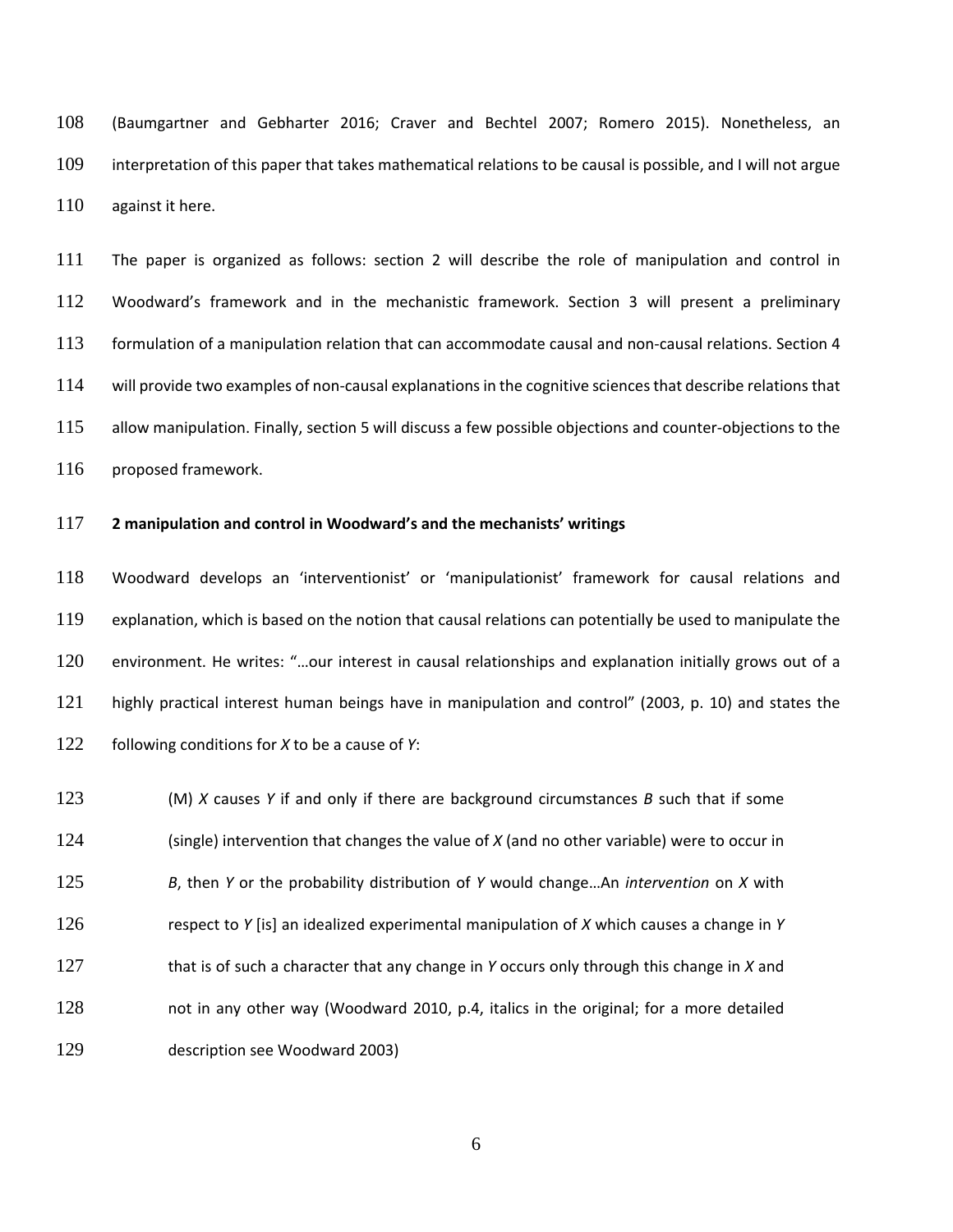Craver, developing a framework for mechanistic explanation, writes: "Explanations in neuroscience are motivated fundamentally by the desire to bring the CNS [central nervous system] under our control." (Craver 2007a, p. 160) . Building on Woodward's framework, he states that a component is relevant to the behavior of a mechanism when "the two are related as part to whole and they are *mutually manipulable*" (2007a, p. 153 italics in the original).

135 Woodward (2003) and Craver (2007a) describe causal and mechanistic explanations, respectively, in terms 136 of manipulability. I draw on this work and take causal relations and constitutive relations in mechanisms 137 to allow manipulation. There is also a second, weaker, sense in which Woodward and Craver tie together explanation and manipulation - namely, both present explanation as motivated by the desire to be able to manipulate and control phenomena. This relation between manipulation and explanation has been 140 echoed in other philosophical (Dretske 1994) and scientific (Lazebnik 2002) writings.

141 Inspired by this suggestion, I continue by arguing that, in the cognitive sciences, there are explanatory counterfactual dependence relations that allow manipulation of the explanandum and are neither causal 143 nor mechanistic. Therefore, it may be possible to treat all these manipulation-allowing relations similarly, 144 forming a more unified framework for explanation in the cognitive sciences. I begin by presenting a framework for manipulation.

### **3 Relations of manipulation and control (manipulation\*) as explanatory relations**

 Ideally, I would use Woodward's (2003) interventionist framework to describe manipulation relations. However, such a framework might not be able to accommodate non-causal dependence relations. In the 149 case of constitutive relations, it is argued that ideal interventions on the part with respect to the whole, and vice versa, are not possible. In an ideal intervention, according to Woodward (2003), the intervention variable that changes *X* must not be a cause of *Y* through a path that does not include *X*. Arguably, however, any manipulation of the part can also be considered a direct manipulation of the whole, and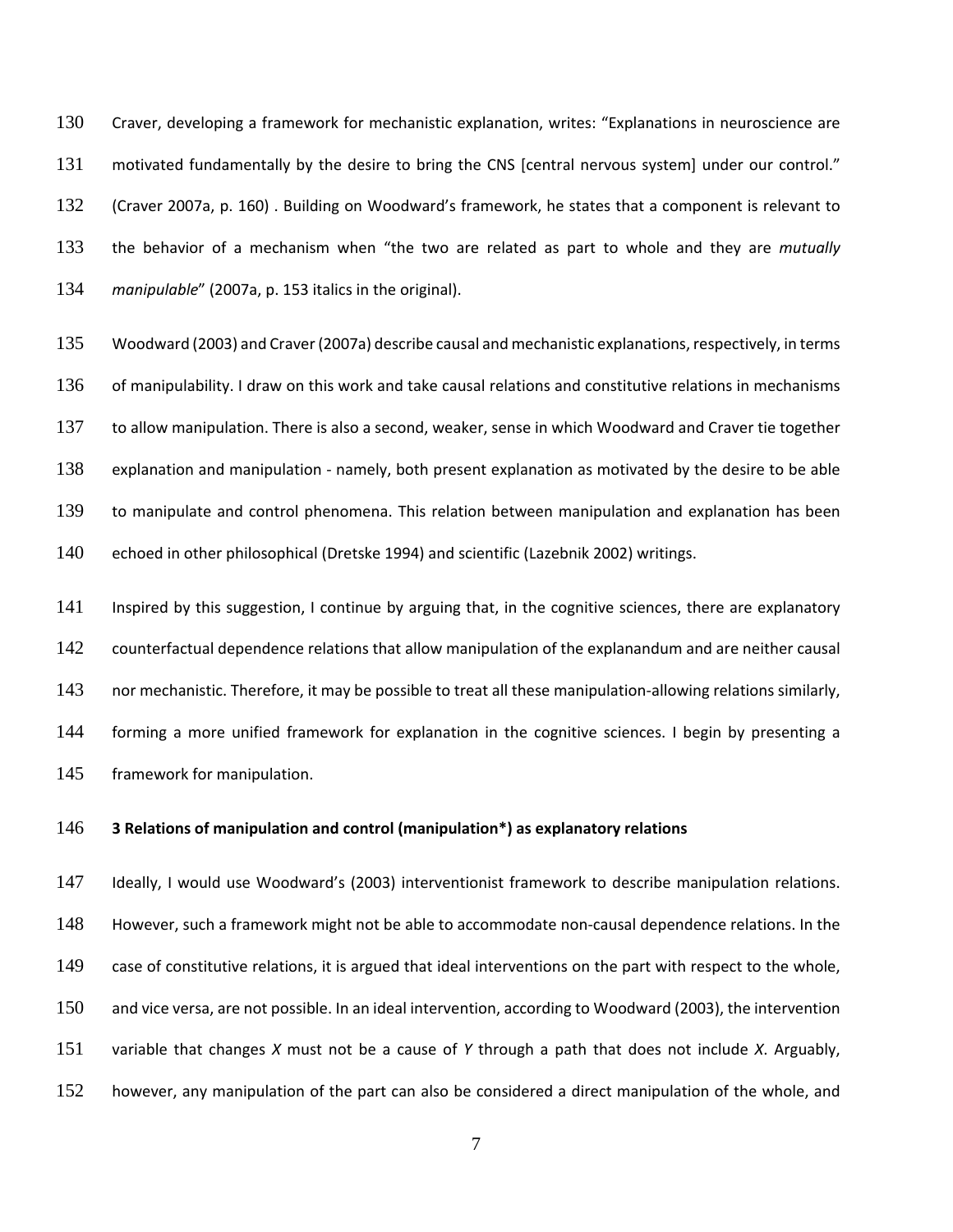vice versa, thus ruling out the possibility of an ideal intervention (Romero 2015). Similar claims can be made regarding supervenience, mathematical and other dependence relations in which the variables cannot be considered distinct.

Therefore, I suggest a slightly different account that is intended to also fit cases where the variables are

not distinct. To differentiate this extended manipulation from that of Woodward, I term it manipulation\*.

Take two non-identical variables, *X* and *Y.* Then *Y* can be manipulated\* through *X* iff:

(1) There is at least one manipulation\* variable **M** that can be used to manipulate\* *X* <sup>5</sup> . So that in the

 counterfactual scenario in which **M** is used to change the value of *X*, while all variables are held constant except for {**M**, *X*, *Y*, the variables on the path from **M** to *X,* and the variables that are

manipulated through *X*}, the value of *Y* changes as well.

(2) The influence of **M** on the value of *Y* is completely mediated through *X*: if **M** is used to manipulate

*X* as in (1), while any other manipulation\* variable *M* is used to keep *X* constant and all variables

are held constant except for {**M**, *M*, *Y*, the variables on the path from *M* to *X*, the variables on the

166 **path from <b>M** to *X*, and the variables that are manipulated through *X*}, *Y* will remain constant<sup>6</sup>.

The first requirement cannot tell us whether the change in *Y* occurred because of the change in *X* or

because of the change in **M** directly. To meet the second requirement, the change in *Y* must occur only

because of the change in *X*. When both requirements are met, the implication is that there is some

dependence of *Y* on *X* that can be used to change the value of *Y* by changing *X*.

<sup>&</sup>lt;sup>5</sup> This requirement makes the manipulation\* framework non-reductive; a manipulation\* relation cannot be described without appeal to other manipulation\* relations. In this respect, it is similar to Woodward's framework (Woodward 2003).

 The requirement that *any* manipulation\* variable can be used to keep *X* constant may seem too strong. However, note that for causal relations, the effect of the intervention variable on *Y* must be mediated through *X* by definition. Hence, however we keep *X* constant, while keeping all other variables that can manipulate\* *Y* constant, *Y* will not change. This is also the case for mathematical relations, where the value of *Y* is determined by the value of *X* and by the other variables that mathematically define *Y*.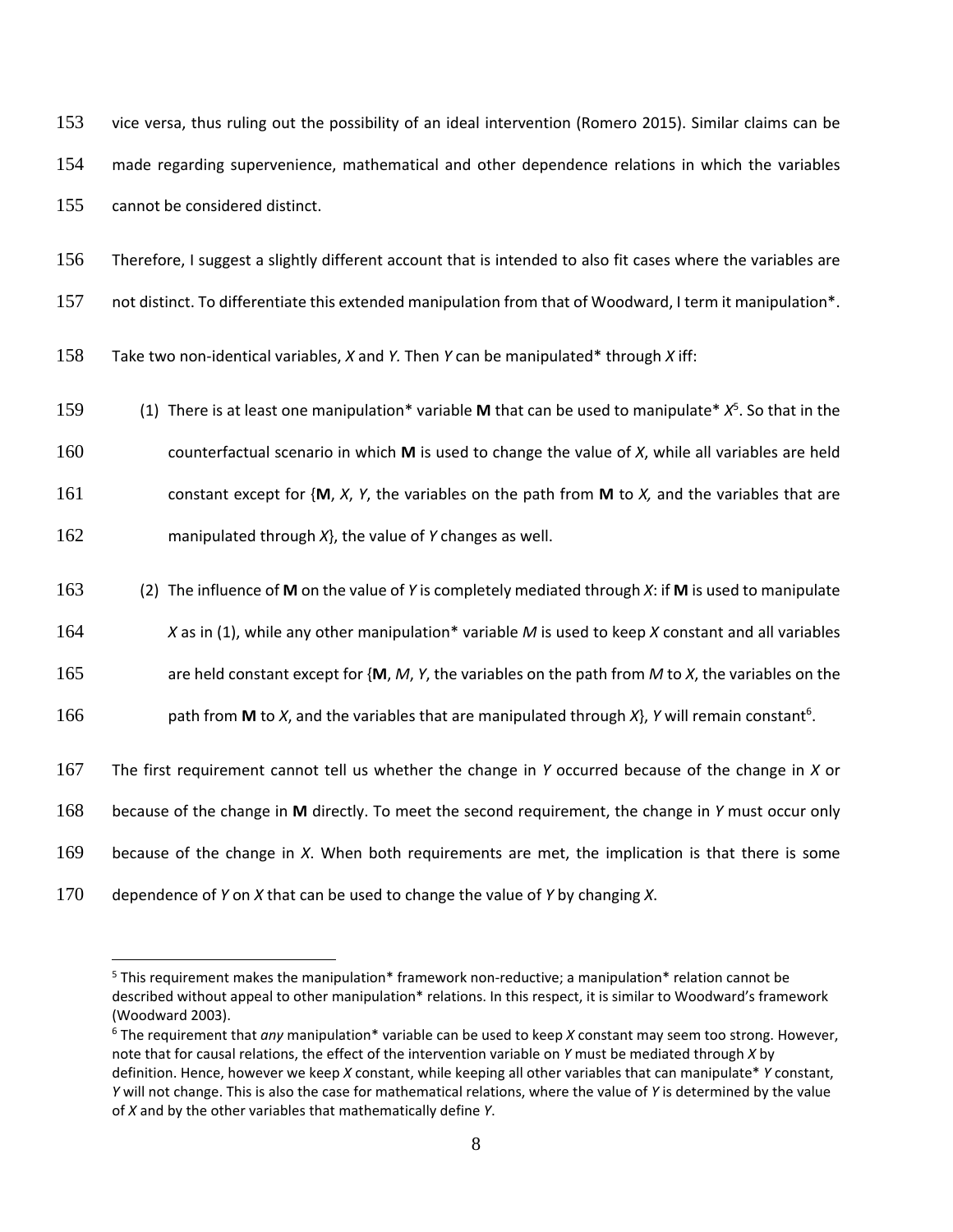I take it that, in the cognitive sciences, if *Y* can be manipulated\* through *X*, then, to some extent, *X* and the dependence relation explain *Y*. This is a counterfactual framework because the change in **M** describes a counterfactual scenario. However, the counterfactuals discussed here differ slightly from those found in Woodward (2003) and describe different possible manipulations\* of *X*, which are not ideal interventions. I will assume here that in the counterfactual scenarios of the manipulations\*, the 176 mathematical relations of the factual world still hold<sup>7</sup>.

 Several points are worth noting here. First, I am certainly *not* suggesting that "if I can manipulate it I can explain it". Instead, the relation between manipulation and explanation is such that manipulation\* 179 relations and manipulating\* variables can be used to explain the dependent explanandum. Second, like Woodward's manipulability for causal relations, the manipulation\* relation does not have to be practically 181 possible but only conceptually so. Finally, I focus on the cognitive sciences. It may be possible to extend 182 this framework to other sciences, but I suspect that there are some fields, such as fundamental physics, 183 that may not be as concerned about manipulation of their investigated phenomena. Therefore, I refrain 184 from making a more general claim.

### **4 manipulation and control in mathematical explanations in the cognitive sciences**

 In this section, I use the manipulation\* framework to analyze two examples of explanations in the cognitive sciences that appeal to mathematical relations. As a warm-up, I will take the well-known - albeit not from the cognitive sciences - example of a mathematical explanation: Königsberg's bridges (Craver and Povich 2017; Lange 2013; Reutlinger 2016).

 Euler's theorem states that it is possible to walk through a graph traversing each edge exactly once (an Euler walk) iff exactly zero or two nodesin the graph are connected to an odd number of edges. Therefore, the fact that it is impossible for someone to take an Euler walk in Königsberg is explained by the fact that

 $<sup>7</sup>$  See (Baron et al. 2017) for a discussion of counterfactuals regarding mathematical relations.</sup>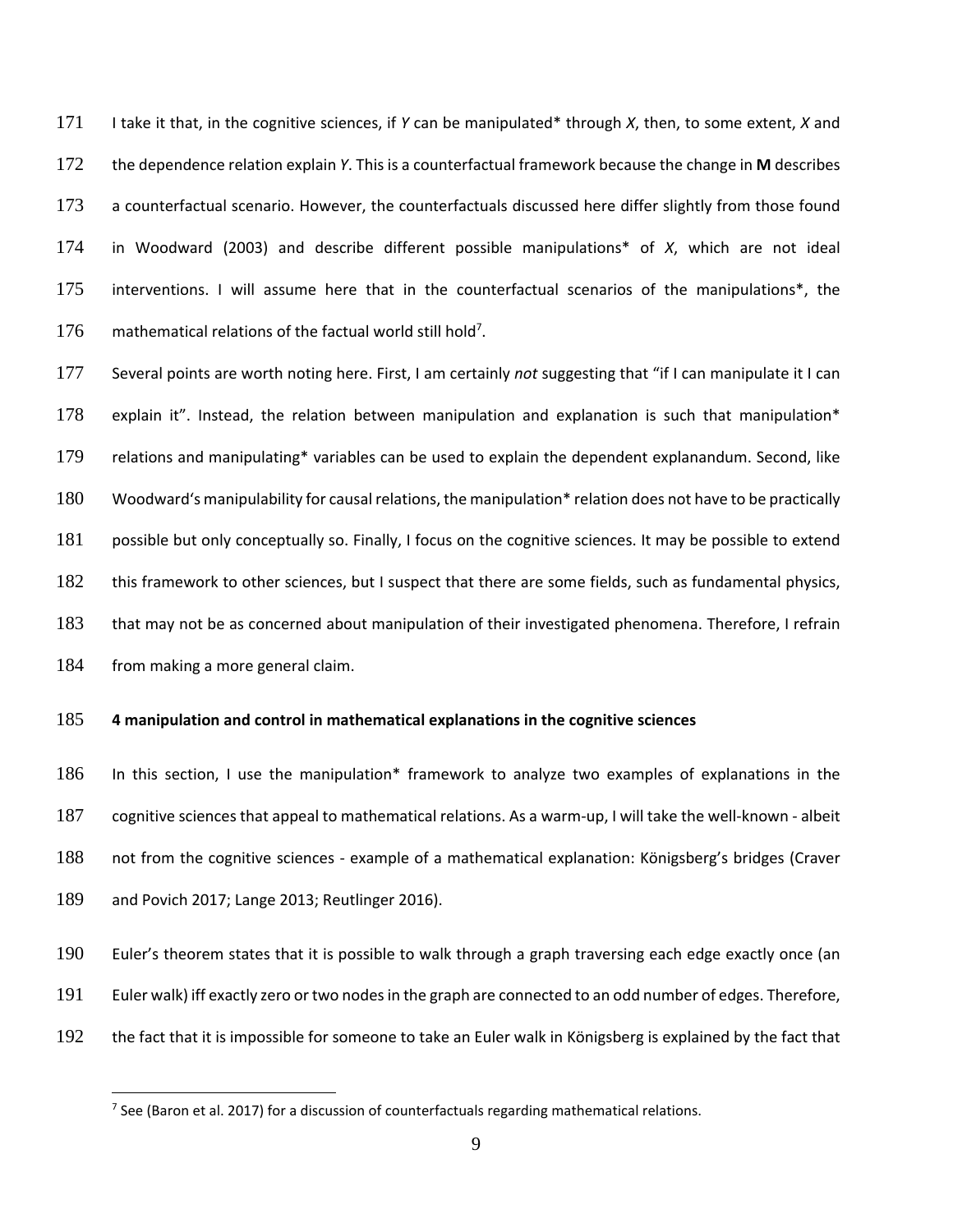Königsberg has four parts that are connected to an odd number of bridges. In this example, although in some conditions the organization of Königsberg's bridges (in terms of whether it meets Euler's criterion) and the possibility of an Euler walk there can each be derived from the other, we take the organization of Königsberg's bridges to explain the impossibility of an Euler walk there and not vice versa (Craver and Povich 2017). Intuitively, the direction of manipulation in this example coincides with the direction of explanation; we can manipulate the possibility of someone taking an Euler walk by changing the organization of Königsberg's bridges, but we cannot manipulate the organization of Königsberg's bridges 200 by changing the possibility of someone taking an Euler walk. This intuition can be explicated in the manipulation\* framework.

 Let us consider a manipulation\* variable **M** that can change the organization of Königsberg's bridges. For example, we can tear down a bridge in Königsberg with the purpose of having only two parts with an odd number of bridges. Such a change is expected to manipulate\* both the organization of Königsberg's 205 bridges and whether someone can take an Euler walk there. The change in possibility of taking an Euler 206 walk is mediated via the change to the organization of Königsberg's bridges; any manipulation\* to keep the organization of Königsberg's bridges constant (e.g., quickly build a new bridge) will make this walk 208 impossible again. Thus, both requirements for a manipulation\* relation are met: the possibility of an Euler walk can be manipulated\* via the organization of Königsberg's bridges. When considering whether this manipulation\* relation can also work in the other direction, we must seek a manipulation\* that can 211 change both variables such that when the possibility of an Euler walk is held constant, the organization of Königsberg's bridges would remain constant as well. However, we can hold the possibility of an Euler walk constant by barricading the city so that it is impossible for someone to take an Euler walk there. It is difficult to fathom a manipulation\* that would change the organization of Königsberg's bridges when the 215 city is not barricaded but would not affect this organization when the city is barricaded. Considering the destruction of bridges, it would change both variables, but the change in the organization of Königsberg's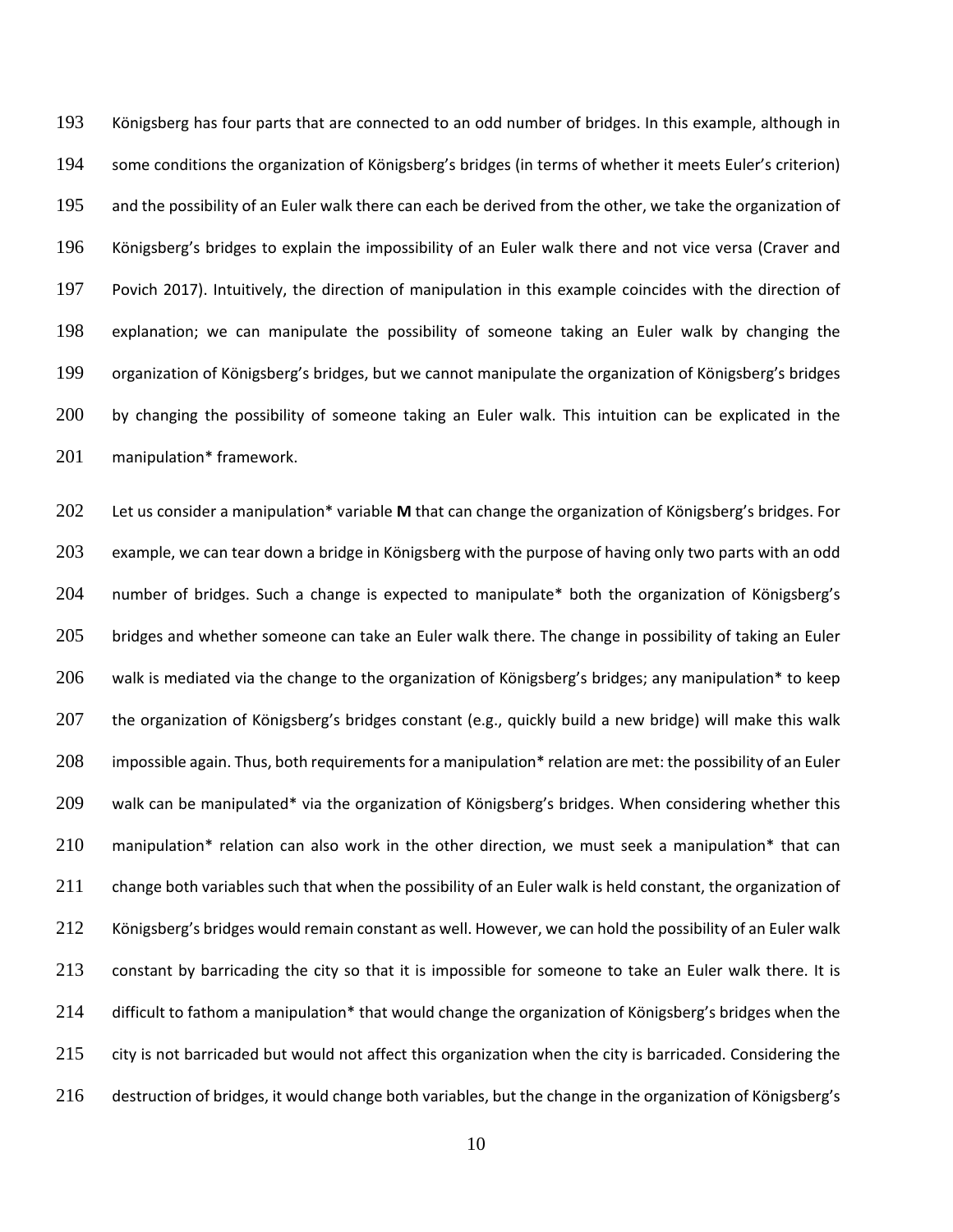bridges would remain regardless of whether the city is barricaded. Therefore, until someone comes up with an example that fits this requirement, this framework does *not* imply that we can manipulate\* the organization of Königsberg's bridges via the possibility of an Euler walk. In this example, the direction of manipulation\* fits the direction of explanation.

### 221 **4.a Optimal integration of information from two modalities**

222 Consider a task where you are asked to estimate the length of a wooden bar. You have both visual and 223 haptic inputs that reflect the length of this bar, but because both these inputs are noisy, the visual and 224 haptic inputs differ slightly. What will your answer be? Ideally, you would like your answer to be optimal 225 in the sense that, given the information you have, it will minimize the difference between your estimate 226 and the true bar length. Measurements of this difference are called 'cost functions'.

227 It can be shown mathematically that when the inputs from the two modalities are independent and 228 normally distributed around the true bar length (see Fig. 1a), the following estimate minimizes three 229 common cost functions (number of errors, mean absolute error  $(L1)$  and mean squared error  $(L2))^8$ . This 230 estimate is a weighted mean of the inputs, so that the weight of each modality is inversely related to the 231 variance of the input noise (see Fig. 1b):

232 (1) Estimate(\mu) = 
$$
\frac{S_V(\frac{1}{\sigma_V^2}) + S_H(\frac{1}{\sigma_H^2})}{(\frac{1}{\sigma_V^2}) + (\frac{1}{\sigma_H^2})}
$$

 $\overline{a}$ 

233 Where  $\mu$  is the real length of the bar,  $S_V$  and  $S_H$  are the inputs that we get from the visual and the haptic 234 are modalities, respectively, and  $\sigma_V^2$  and  $\sigma_H^2$  are the variance of the noise of visual and haptic inputs (i.e., 235  $S_V \sim N(\mu, \sigma_V^2)$ ,  $S_H \sim N(\mu, \sigma_H^2)$ .

<sup>&</sup>lt;sup>8</sup> Throughout this discussion I assume that we have no information about the prior probability of the bar length.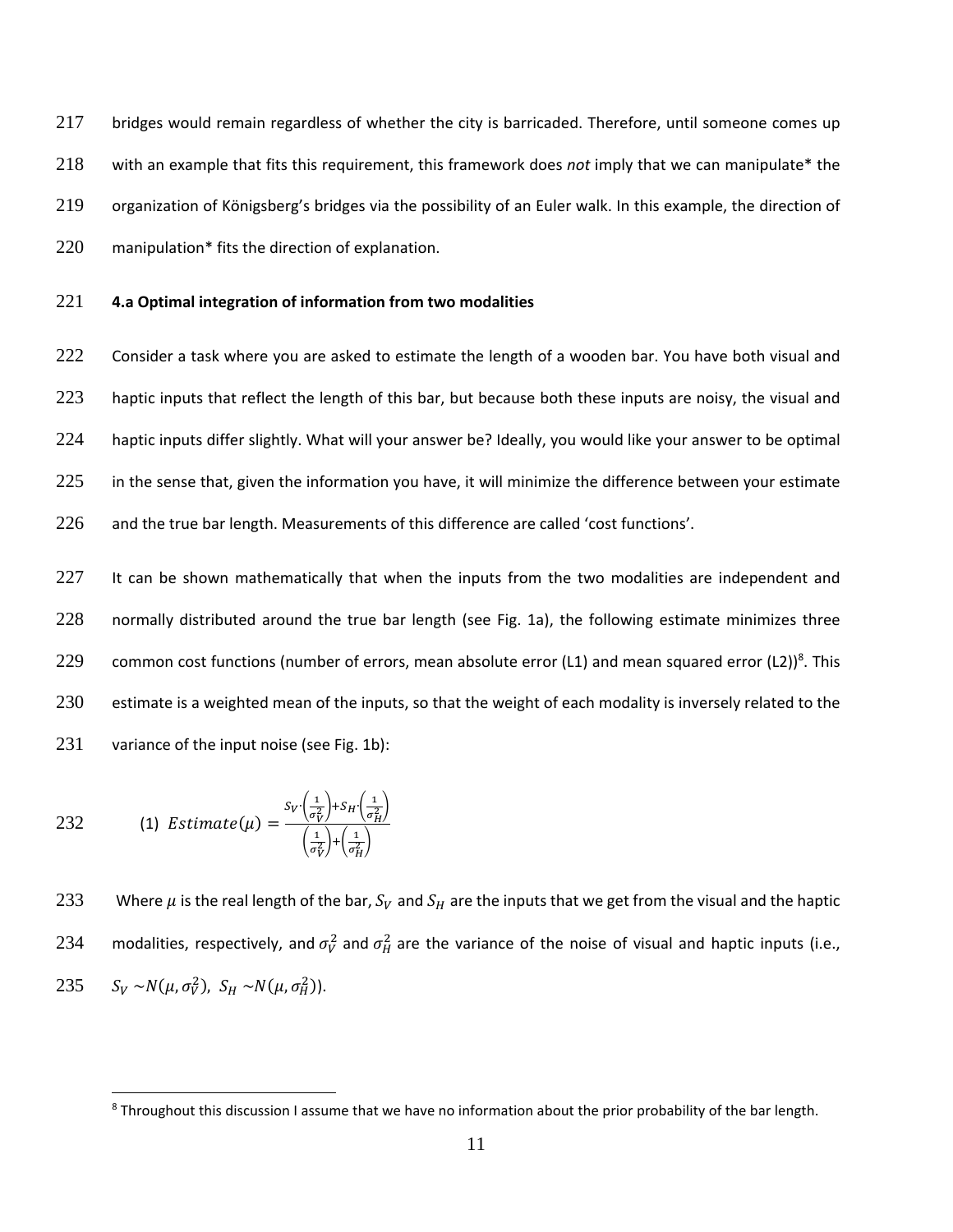Therefore, if one posits that the inputs of the different modalities are distributed as described and the cost of errors in the task is one of the three common cost functions, an optimal strategy would be to answer in accordance with (1). Indeed, Ernst and Banks(2002) discovered that, in such a task, people gave answers that were similar to the answers equation (1) would yield.

240 Now, one can ask 'why is it the case that eq. (1) is optimal?'. We can answer this question by referring to 241 a mathematical relation. It can be shown that when it is assumed that the distributions of the inputs are 242 independent and normal with an expected value that is the real bar length  $\mu$  (as in Fig. 1a), then equation 243 (1) can be mathematically derived as minimizing the common cost functions. But (1) may not be optimal 244 if these assumptions about the inputs are not correct. For example, if the expected value of the visual and 245 haptic inputs,  $S_V$  and  $S_H$ , is not the actual bar length  $\mu$  (i.e., they are biased estimates) then equation (1) 246 will not yield an optimal answer (see Fig. 1c-d). The optimal estimate will be one that takes this bias into 247 account. Therefore, the optimality of (1) depends on the probability distributions of the inputs. The 248 probability distributions of the inputs and the mathematical derivation that yields (1) as the optimal 249 estimate together explain the optimality of (1).

250 The probability distributions of the inputs explain (1)'s optimality even though (1)'s dependence on the 251 probability distributions of the inputs would generally not be considered causal: the probability 252 distributions of the inputs and the optimality of (1) occur simultaneously, and the dependence is between 253 variables that are mathematically connected rather than between two distinct variables (Craver and 254 Bechtel 2007)<sup>9</sup>.

<sup>&</sup>lt;sup>9</sup> As discussed in the introduction, non-causal by popular opinion that considers simultaneous, mathematical relations to be non-causal.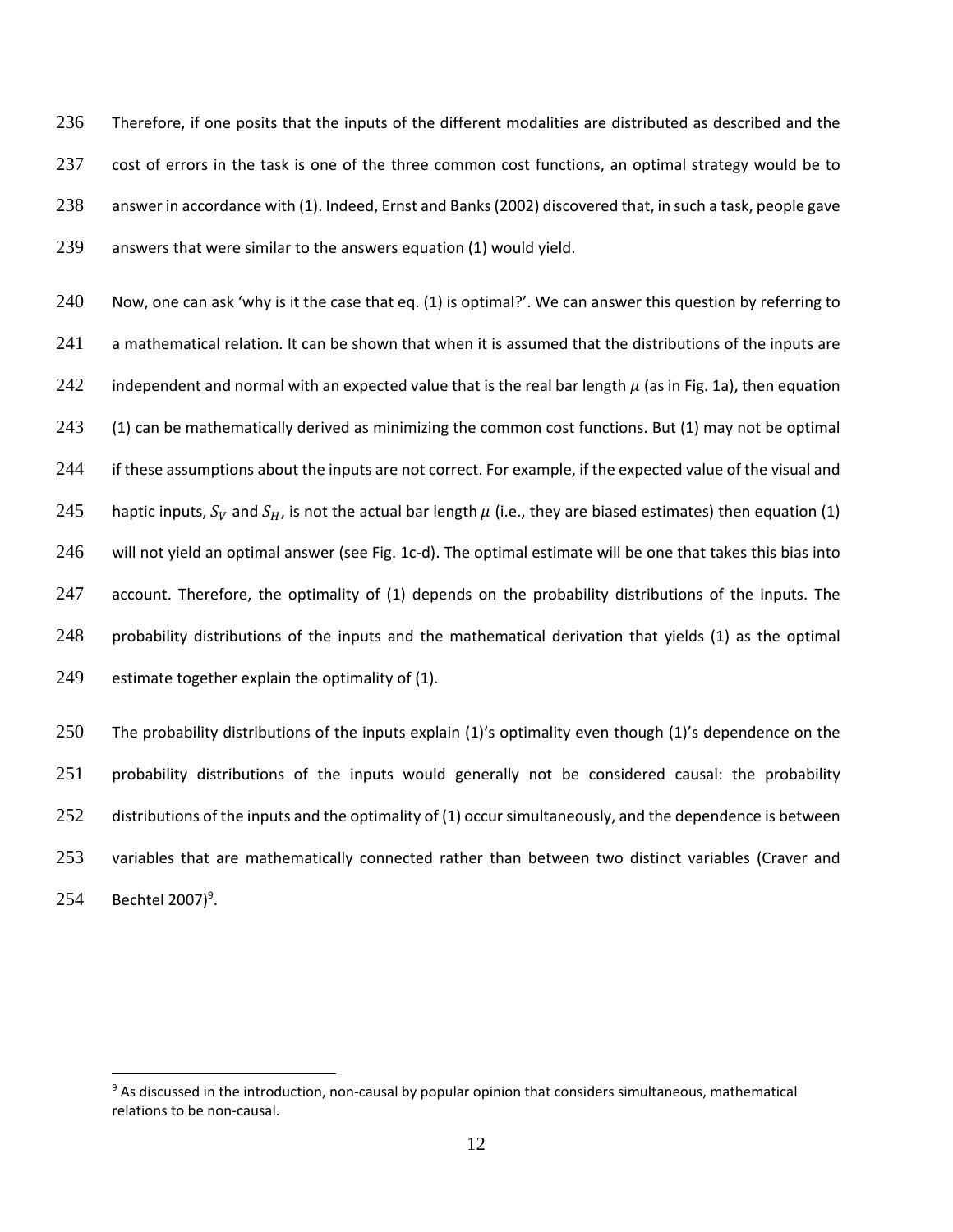255 Given that this relation is not causal, it seems that the mechanistic framework cannot account for it. How 256 can the manipulation\* framework elucidate this case? Intuitively, the optimality of (1) can be manipulated 257 via the probability distributions of the inputs. I will show that this is indeed a manipulation\* relation.

258 Let us consider a variable that can be used to manipulate\* the probability distributions of the inputs. It is possible to change the probability distributions of the inputs by changing the experimental conditions. (Ernst and Banks 2002) used specialized lab equipment to simulate visual and haptic inputs that differed in their variance. Thus, it is possible to change experimental conditions so that the probability distributions 262 of the inputs become biased (their expected value is no longer the true bar length) and by this to render 263 (1) no longer optimal. We can show that the optimality of (1) can be manipulated\* via the probability distributions of the inputs by finding a manipulation\* variable that cannot change *Y* when *X* is held constant. Consider the aforementioned manipulation\* variable, where the experimental conditions are changed with the purpose of biasing the visual and haptic inputs. It is possible to counter the change to 267 the probability distributions of the inputs, for example by giving subjects special glasses that will remedy the bias. In such a case, the probability distributions of the inputs as well as the optimality of (1) will both remain constant. In fact, because of the mathematical dependence relation, we know that if we change the experimental conditions, however we choose to keep the probability distributions of the inputs constant, while keeping other relevant variables such as the cost function constant, the optimality of (1) 272 will remain constant as well. Therefore, the two conditions for manipulation\* are met. We can conclude 273 that we can manipulate\* the optimality of (1) via the probability distributions of the inputs, and therefore the latter, together with the mathematical dependence relation, explain the former.

275 What about the asymmetry of the direction of explanation, despite the symmetrical mathematical 276 dependence (Craver 2016; Craver and Povich 2017)? The optimality of (1) is mathematically related to the 277 probability distributions of the inputs. So, one might argue that the manipulation\* relation should be 278 symmetrical. Yet, it would seem very odd to say that the probability distributions of the inputs are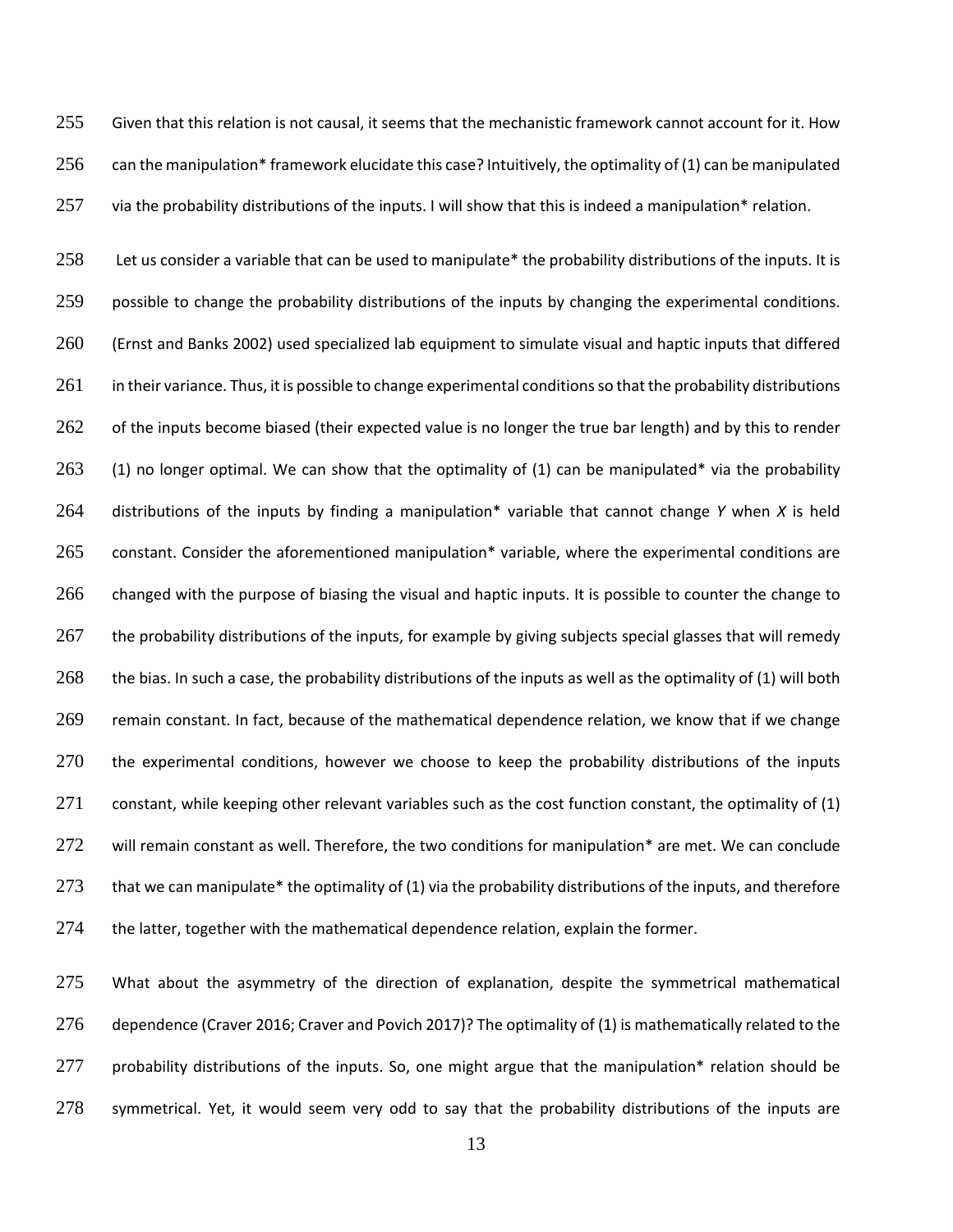279 explained by (1)'s optimality. Luckily, this direction of explanation is not a consequence of the 280 manipulation\* framework.

281 To see if the probability distributions of the inputs can be manipulated\* via the optimality of (1), we search for a manipulation\* variable **M** that can change the value of both variables, but if some variable is used to hold the optimality of (1) constant, the probability distributions of the inputs do not change. One way 284 to hold the optimality of (1) constant is by changing the cost function. However, it is difficult to imagine 285 how some manipulation\* can change the probability distributions of the inputs for one cost function but not for another. For this reason, until someone comes up with such a variable, in this example, the manipulation\* framework implies that manipulation\* and explanation go only in one direction: the probability distributions of the inputs can be used to manipulate\* and explain the optimality of (1), but not vice versa. The manipulation\* framework yields the desired results: a symmetrical mathematical relation allows manipulation\* only in one direction, which is the direction we would also take to be the direction of explanation.

#### 292 **4.b Cortical neurons spike irregularly despite having a large number of incoming synaptic connections**

293 Generally speaking, neurons in the cortex fire irregularly (Softky and Koch 1993): their inter-spike intervals 294 (the time between two consecutive spikes) vary greatly. A common regularity measure is the coefficient 295 of variation  $(CV)$ :

$$
296 \qquad (1) \ \text{CV} = \frac{\sigma_{\Delta t}}{\overline{\Delta t}}
$$

297 Where  $\Delta t$  is the inter-spike interval,  $\overline{\Delta t}$  is the mean of  $\Delta t$  and  $\sigma_{\Delta t}$  is the standard deviation of  $\Delta t$  (for a 298 period where many inter-spike intervals are measured). The  $CV$  of many cortical neurons tends to be 299 between 0.4 and 1.2, while for regular firing we would expect  $CV \ll 1$  (i.e., the CV should be an order of 300 a magnitude smaller than 1; see simulated examples in Fig. 2a) (Softky and Koch 1993). Given that the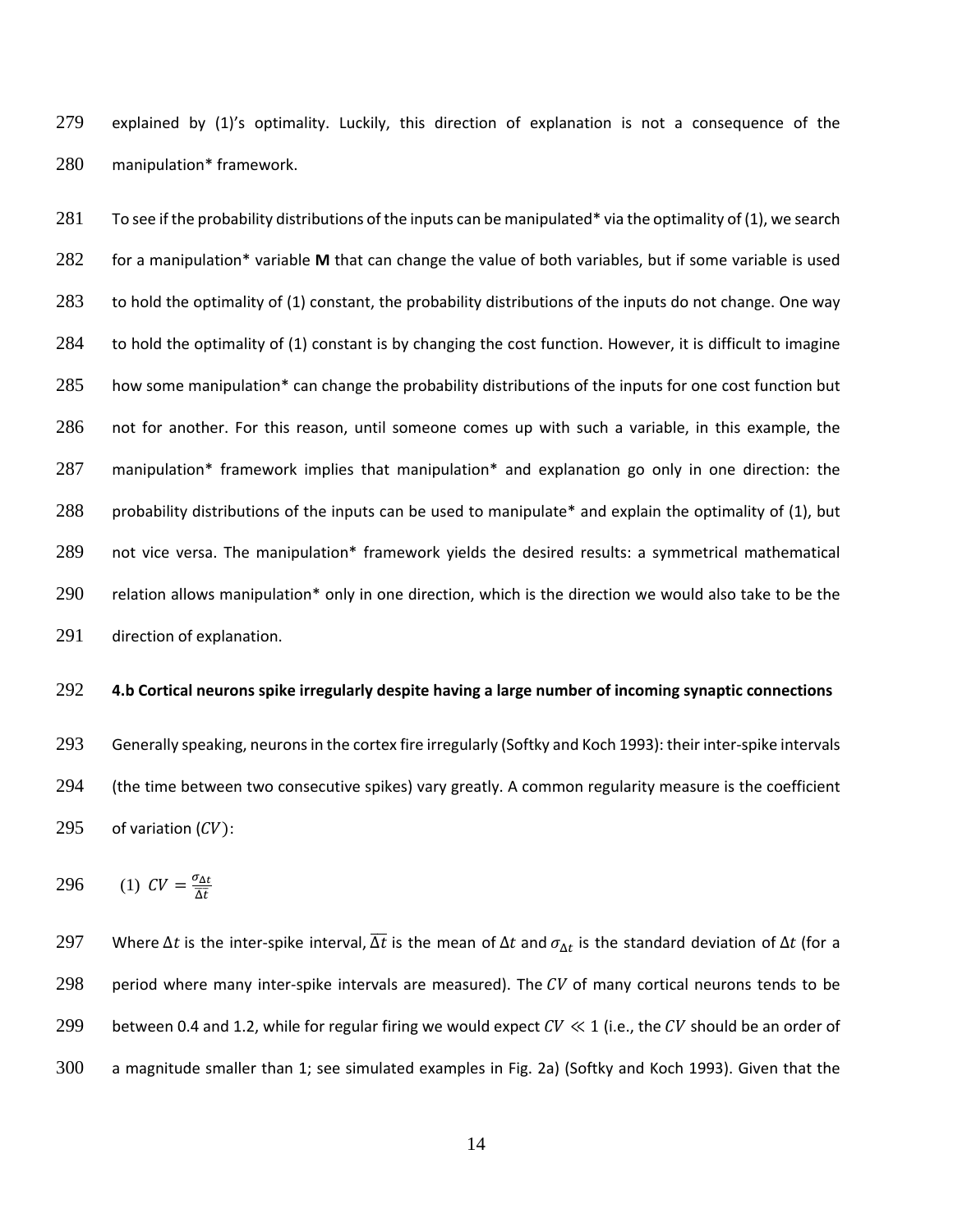number of input synapses on cortical neurons is on the order of thousands, this finding is bewildering. Usually, the firing of a neuron is viewed as reflecting an approximate summation of synaptic inputs. 303 According to the Central Limit Theorem, when the number  $(n)$  of independently and identically distributed (iid) random variables is very large, the sum of these random variables has an asymptotically normal 305 distribution with an expected value proportional to n and a standard deviation proportional to  $\sqrt{n}$ . Formally:

307 (2) 
$$
\lim_{n\to\infty}\sum_{i=1}^n x_i \sim N(n\cdot E(x), n\cdot \sigma_x^2)
$$

 $\overline{a}$ 

308 Mhere  $n$  is the number of inputs,  $x_i$  is a random variable  $i$ ,  $E(x)$  is the expected value of  $x$  and  $\sigma_x^2$  is the 309 variance of x. According to this formula, when the number of summed random variables is very large, 310 the standard deviation of their sum (also called fluctuations in the signal) is equal to  $\sqrt{n} \cdot \sigma_x$ , which is 311 negligible relative to the signal (i.e., the sum itself)<sup>10</sup>. To illustrate, if  $E(x) = \sigma_x$ , for a thousand inputs and total signal size of 1, the fluctuations will be around 0.03. This means that when the number of iid inputs is very large, we can mathematically derive that the total input will be approximately constant (Fig. 2b, left). Studies have shown that it is not likely that the irregular firing is an intrinsic property of the neurons (Mainen and Sejnowski 1995), and therefore the irregular firing is likely produced by large fluctuations in the inputs (Fig. 2b, right). So, the puzzling question is this: why do neurons with many input synapses receive highly fluctuating inputs, despite what we know from the Central Limit Theorem? One possible explanation for the surprising irregularity of the neurons' firing is that the inputs are not independent. Instead, neurons are a part of a network in which excitatory and inhibitory synaptic inputs

321 total input is reduced to the order of magnitude of the fluctuations. Indeed, (van Vreeswijk and

320 to each neuron are balanced such that most of the excitatory and inhibitory inputs cancel out and the

<sup>&</sup>lt;sup>10</sup> This occurs because the sum is proportional to  $n$  and the fluctuations are proportional to  $\sqrt{n}$ , so the sum and its fluctuations differ by a magnitude of  $\sqrt{n}$ .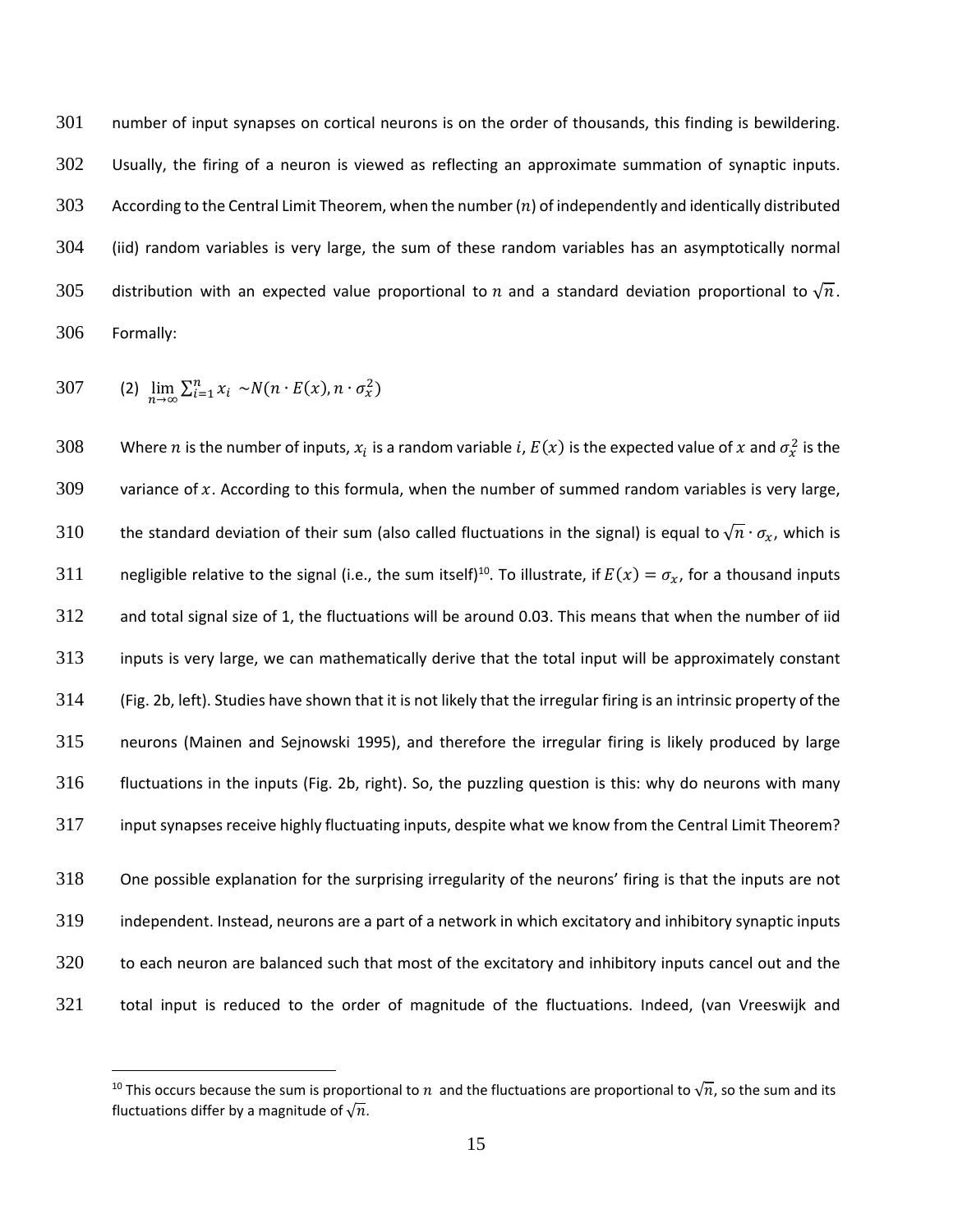Sompolinsky 1996) have shown that such a balance can be achieved in a network that has some general connectivity properties (e.g., one requirement is sparse connectivity). In this way, the number of inputs to each neuron isstill very large but the total input fluctuatesstrongly. The theory of excitatory-inhibitory balance has received experimental support (Wehr and Zador 2003; Xue et al. 2014). According to this theory, the magnitude of fluctuations in the neurons' total input depends on the balance between excitatory and inhibitory synaptic inputs and therefore this inhibitory-excitatory (henceforth IE) balance explains the fluctuations.

 As in the previous example, the relation between the IE balance and the fluctuations in the total input does not comply with our usual description of a causal relation; the variable 'fluctuations in total input to the neuron' is simultaneous with the variable 'IE balance', and the relation between the IE balance and the fluctuations in total input is a mathematical relation: without IE balance, the Central Limit Theorem yields a barely fluctuating input, and when there is IE balance in accordance with the model from (van Vreeswijk and Sompolinsky 1996), the mathematical model yields a highly fluctuating input.

335 According to the manipulation\* framework, this relation is explanatory. There is a manipulation\* variable that changes the IE balance and the fluctuations in the neuron's input. For example, we can block many of the inhibitory inputs, disturbing the IE balance in the network, and this will yield a barely fluctuating input. Furthermore, however we choose to restore the IE balance (e.g., by blocking many excitatory inputs or by increasing the firing rate of the remaining inhibitory inputs), we will also restore the fluctuations in the input. Therefore, this example meets the two requirements for manipulation\* 341 and, according to the manipulation\* framework, the fluctuations in total input are explained by the IE balance.

 What about the challenge from symmetry of non-causal relations (Craver 2016; Craver and Povich 2017)? We can see that the manipulation\* account does *not* imply that the IE balance can be manipulated\* via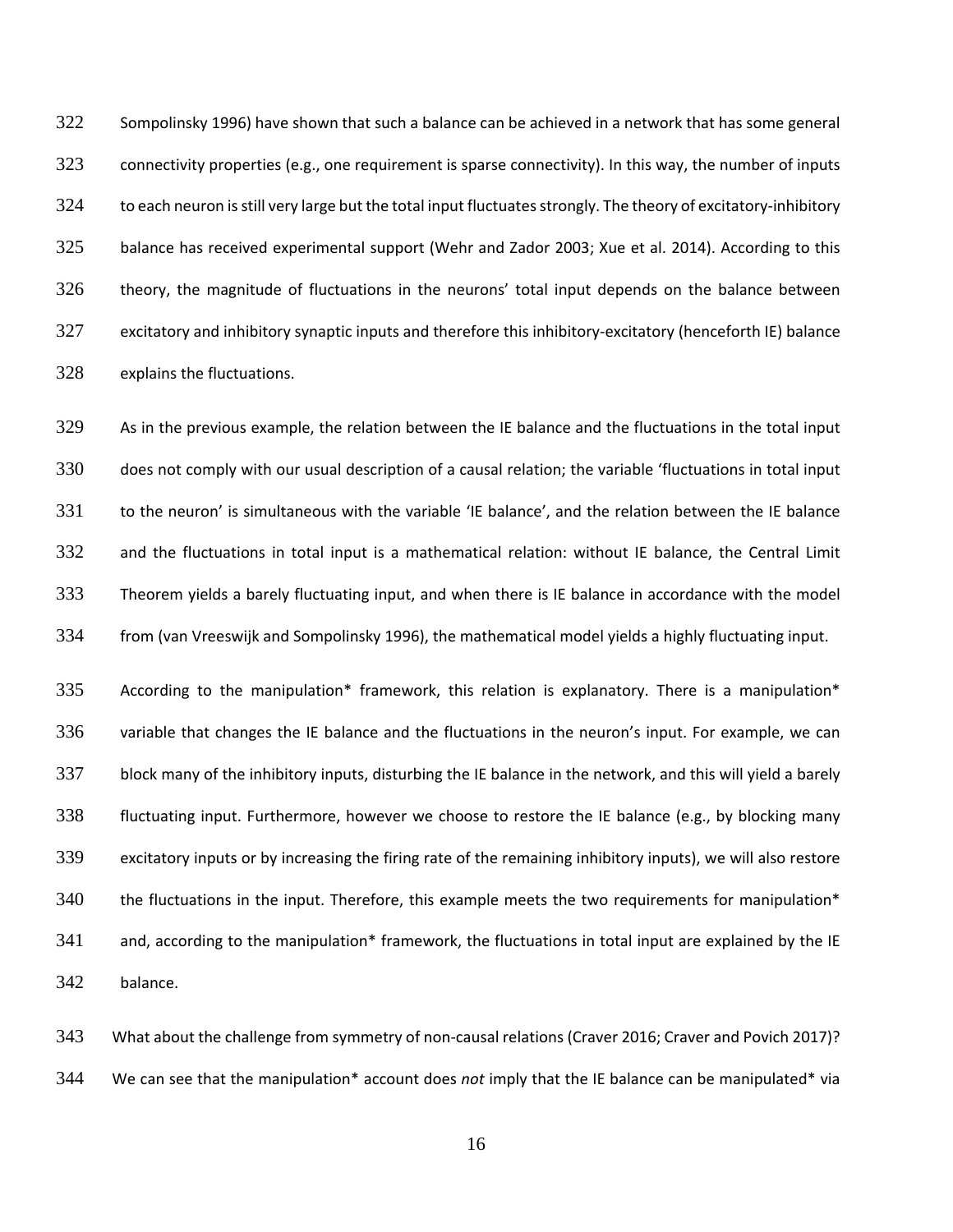the fluctuations in total input. One way to keep the fluctuations in total input to the neuron constant is by using an electrode to add external current to the neuron. However, it is again difficult to fathom a variable that will change the balance between excitatory and inhibitory synaptic inputs for one value of 348 electrode current but not for another value. Hence, there is no implication regarding manipulation\* and explanation in the opposite direction, in accordance with our intuition about manipulation and explanation in this example.

 I have brought three examples in which the manipulation\* account can come to our aid in distinguishing explanatory from non-explanatory relations of mathematical dependence. I believe these examples show convincingly that, for some non-causal explanations, explanatory value is closely related to manipulation. In the following section, I discuss several possible objections to the proposed framework.

**5 Possible criticisms of the manipulation\* framework**

# **a) The manipulation\* view ignores important differences between causal and non-causal relations that make non-causal relations unfit for manipulation.**

 The manipulation\* view bundles together causal and non-causal relations and treats them similarly. This, it may be argued, misses crucial differences between these relations. Importantly, when manipulation is discussed regarding causal relations one distinct variable is manipulated via another. However, for paradigm non-causal relations, the two variables are closely linked – they are logically or mathematically related or at least occupy the same space-time slice. What sense does it make to talk about manipulation when the two variables' values are determined simultaneously? It may make more sense to say that we are manipulating both variables together, through an external variable.

 However, even though in the two examples from the cognitive sciences presented here the explanans occursimultaneously and are mathematically related to the explananda, in both cases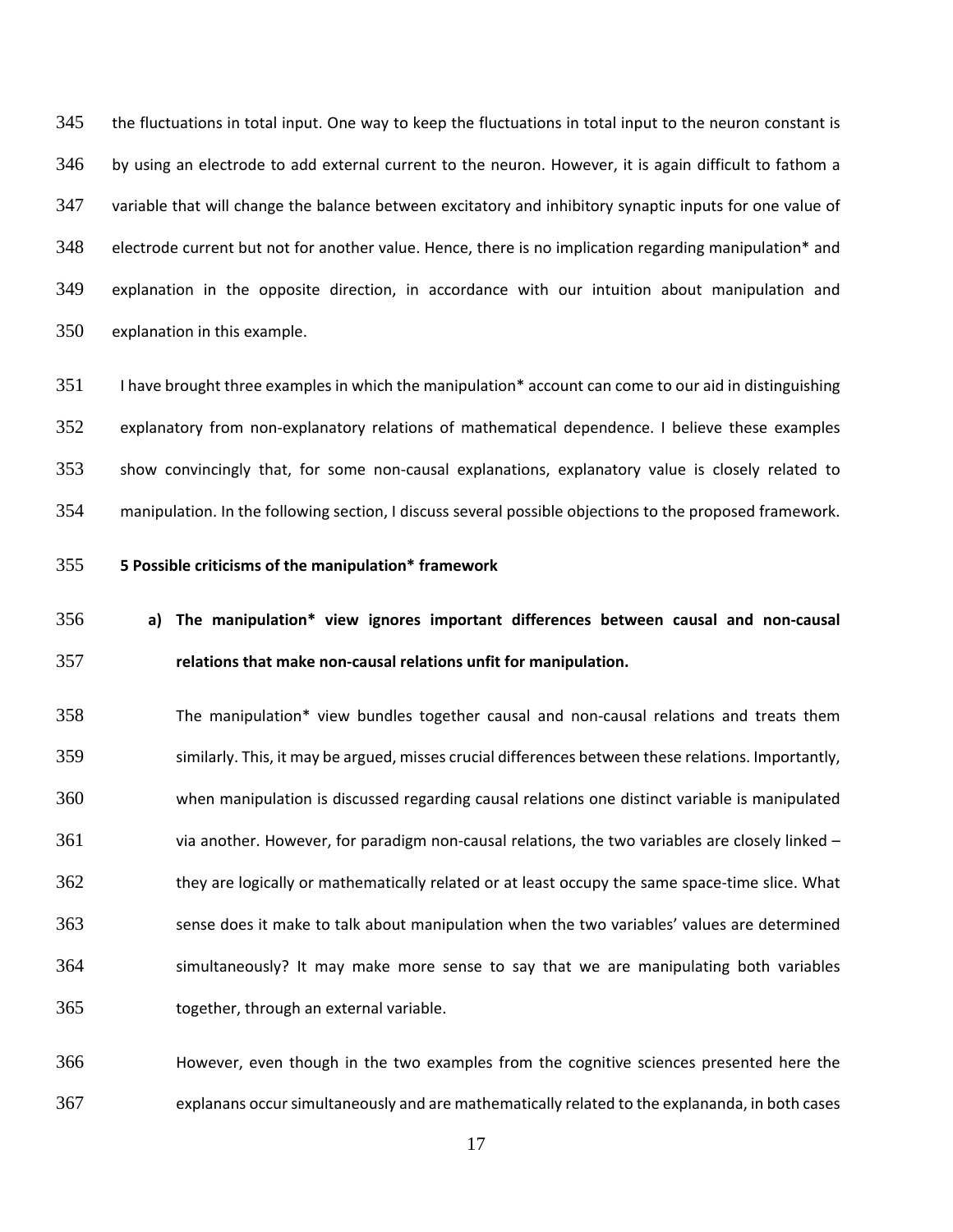discovering the manipulation\* relation between the variables can help us manipulate the explananda in ways we could not have done before.

 Considering the first example, the dependence of the optimality of an estimate on the probability distributions of the inputs allows us to organize experimental settings so that some estimate is optimal. This mathematical dependence is especially crucial since there is no way to observe the optimality of an estimate. Unlike the common case with causal relations where the values of the cause and the effect can be observed, the optimality of an estimate is a latent variable that can only be derived mathematically. Hence, this mathematical dependence is essential to the manipulation of the optimality of an estimate and cannot be replaced by causal dependences. Despite the fact that such optimal estimates are latent variables, currently, they play an important part in explaining the behavior of humans and animals (Berniker et al. 2010; Ernst and Banks 2002; Fernandes et al. 2014; Vul et al. 2014; Weiss et al. 2002) and therefore are central in the cognitive sciences<sup>11</sup>.

 Let us now consider the second example. Without the dependence of the fluctuations in total input to the neuron on the IE balance, we could still contemplate a causal manipulation of the fluctuations in total input through the activity of specific neurons, but this relation would lack systematicity and would be very difficult to generalize. In light of the mathematical dependence of the fluctuationsin total input on the IE balance, we can know how the fluctuations will change when we change the activity of different pre-synaptic neurons because we can consider the change in IE balance.

<sup>&</sup>lt;sup>11</sup> Some may be surprised that scientific explanations of phenomena can be given in terms of optimality. In the cognitive sciences, where behavior and neuronal activity are often explained by underlying computational models, such explanations are very common. Generally, these explanations assume that the cognitive system has evolved enough by evolution to reach some (at least locally) optimal strategy regarding perception and decision-making problems.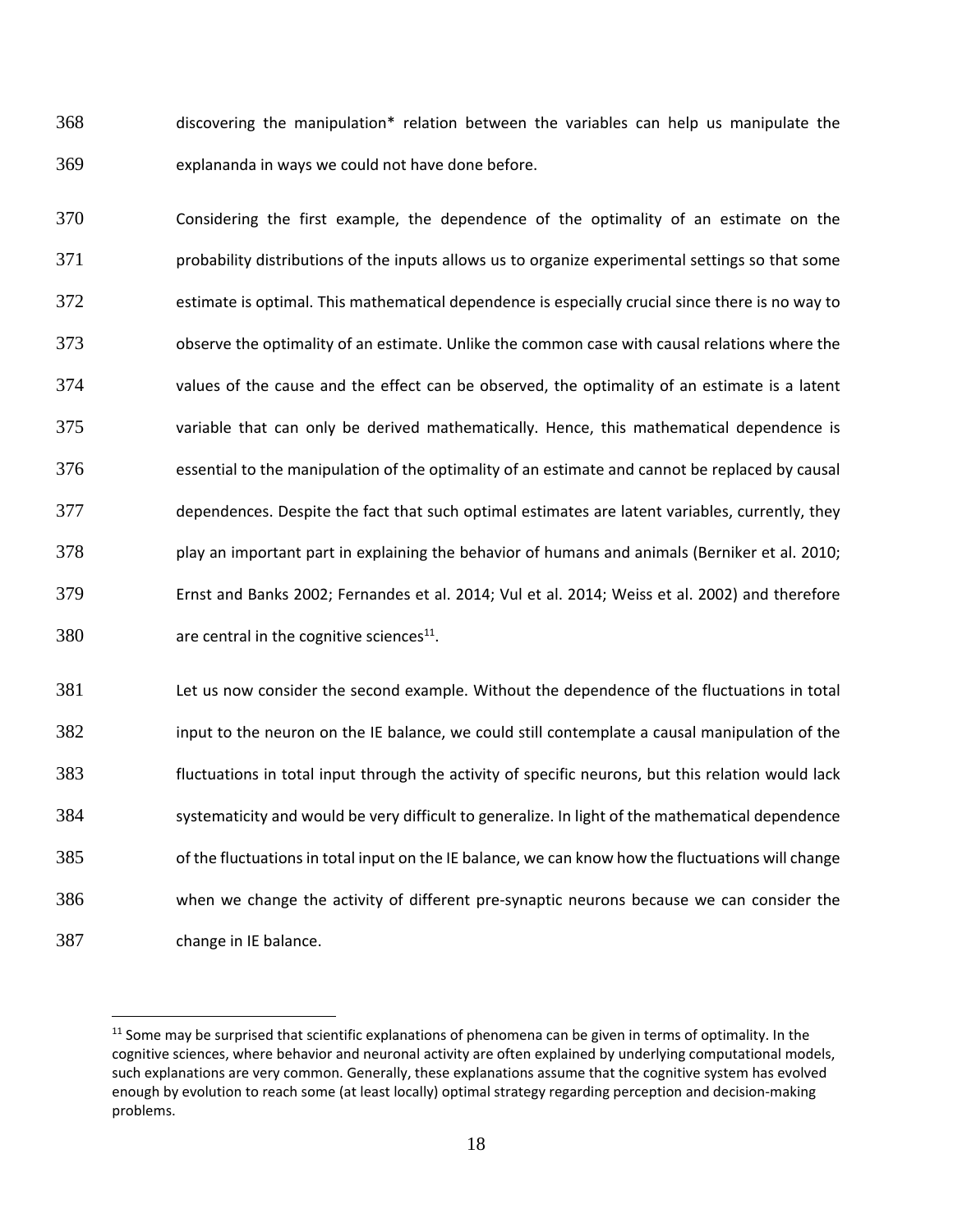Therefore, while it is true that manipulations that employ a non-causal dependence of *Y* on *X* often (perhaps always) need an external variable that can causally affect *X*, I think it is undeniable that some non-causal dependences extend the ways in which we can manipulate phenomena.

 $\overline{a}$ 

### **b) Manipulation of variables in models is not equivalent to the manipulation of physical objects**

 One could argue that the manipulation\* framework abusesthe point that Woodward and Craver were trying to make; when Craver discusses manipulation of the CNS (central nervous system), he means that we want to manipulate and control actual physical objects: we want to cure Alzheimer's disease, treat anxiety disorders, or enable paraplegics to walk. My examples, this argument will continue, are of manipulation of abstract mathematical variablesthat appear only in models, and it is not clear how these variables relate to real, physical brains. In this sense, manipulation\* does not truly allow us to manipulate the CNS.

 It is true that, in the examples given here, the mathematical dependence relations are between abstract variables: estimates, probability distributions, random variables, etc. But these abstract relations are applied to real phenomena<sup>12</sup>, allowing us to manipulate them. It is easy to see this point regarding the Königsberg's bridges example. Euler's mathematical theorem describes abstract phenomena, namely, graphs and paths. Nonetheless, this theorem has real, physical, implications: it would be impossible for me to take an Euler's walk in Königsberg.

 In the example offered in 4.a, the mathematical dependence tells us what computation some machine or organism should perform under certain conditionsto minimize estimation error. This estimation error may be related to an organism's fitness and affect its survival. In the example provided in 4.b, we can eliminate the fluctuations in the total input to the neuron by disrupting

<sup>&</sup>lt;sup>12</sup> See (Kuorikoski and Ylikoski 2015) for a discussion of the relation between counterfactual dependences in models and in real phenomena.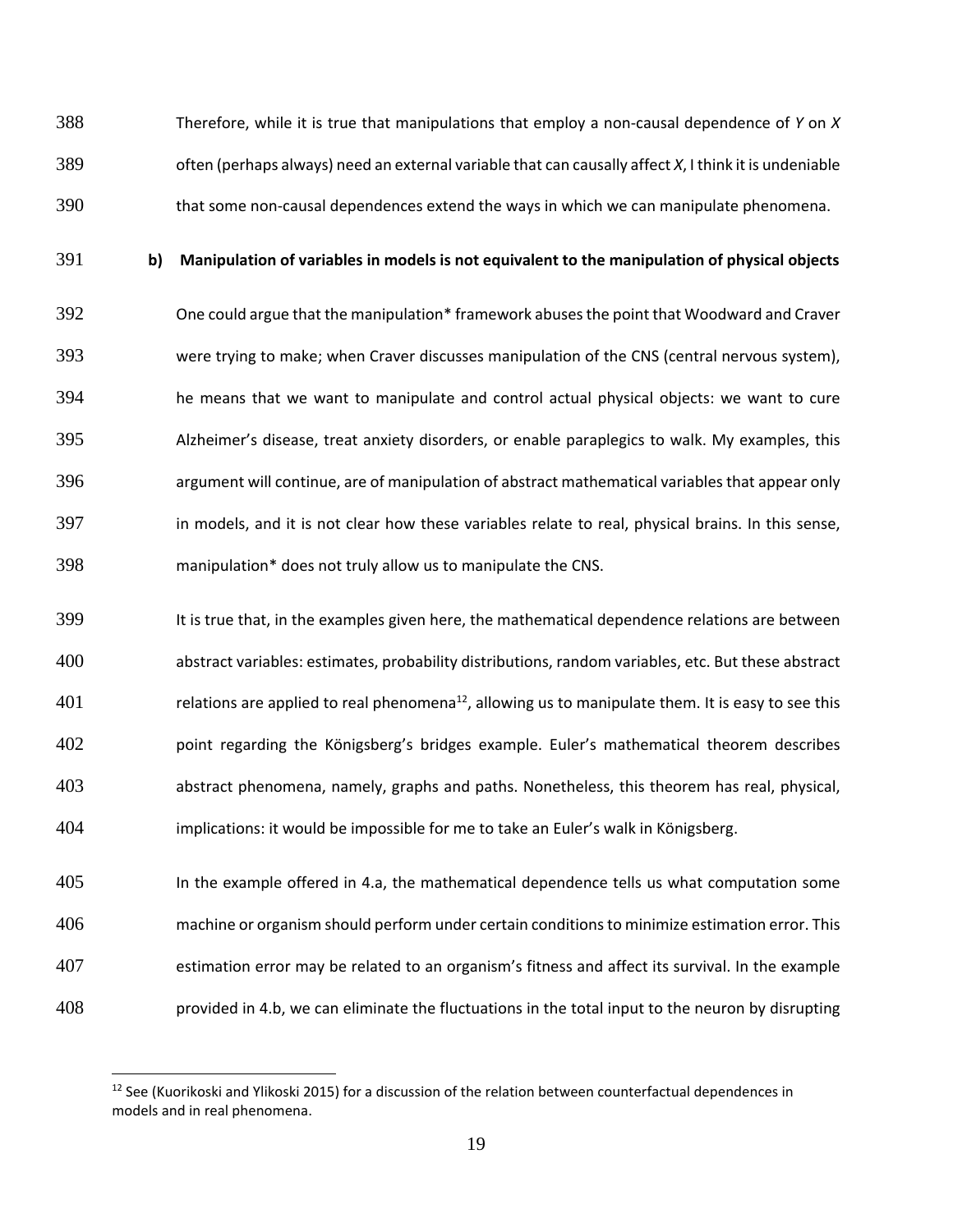the IE balance, and observe the results of this change. Therefore, we see that mathematical relations between abstract entities can allow the manipulation of physical phenomena.

## **c) manipulation\* relations are explanatory relations only because both manipulation and explanation are related to more basic ontic relations, which are the interesting relations**

 I imagine this argument goes something like this: it may be true that explanatory relations and manipulation\* relations tend to describe the same relations, but this is only because both rely on similar ontic relations such as cause-effect, part-whole, structure-function, etc. It is these ontic relations that should be examined and taken as relevant to explanations.

 I cannot deny that manipulation\* relations rely on some specific ontic relations – wholes can be manipulated through parts, effects through their causes, etc. The types of ontic relations that allow extended manipulation are definitely worth investigating. It is especially interesting that, **in the given examples, the manipulation**\* is possible in exactly one direction because the manipulated\* variable, *Y*, also depends on another variable that is independent of *X* and can be used to hold *Y* constant. Nonetheless, this does not diminish the importance of the fact that 423 explanatory and manipulation\* relations tend to be the same relations, and that explanation is tightly linked to manipulation, even for non-causal relations.

 Moreover, while it may be possible to characterize explanatory relations as a collection of various ontic relations, such a description will not yield a reason for the explanatory value of 427 these specific ontic relations but not others. In contrast, the notion that some relations explain 428 a phenomenon because they allow its manipulation at least suggests a reason for the explanatory value of some relations and lack thereof of others.

 **d) The manipulation\* framework is inferior to the mechanistic framework, which already has a clear formulation of causal relations as explanatory relations**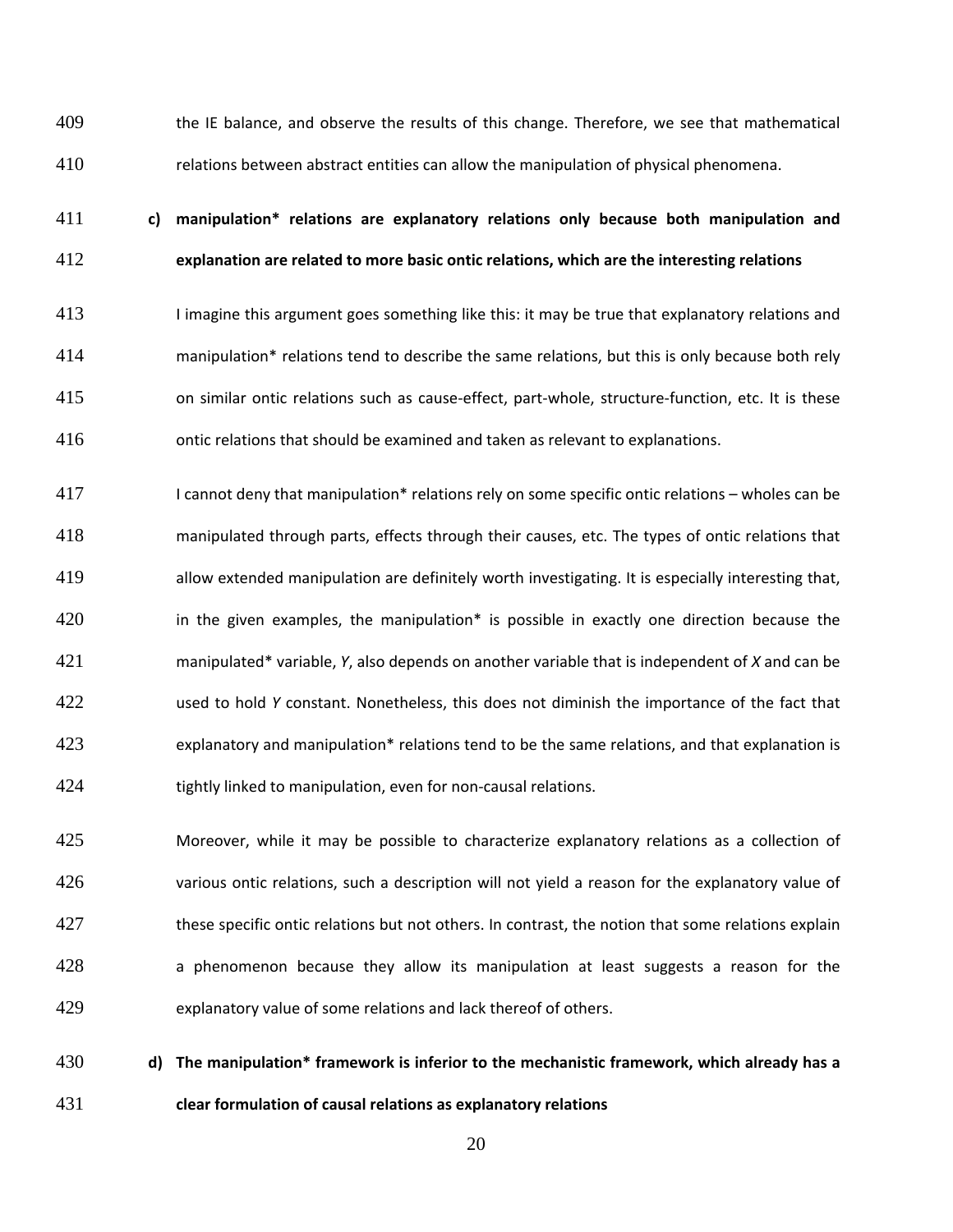The mechanists provide a clear and elegant framework where causal relations are explanatory. Thisframework accountsfor causal and mechanistic explanations. Thusfar, the mechanists have answered (Craver 2016; Kaplan 2011, 2017; Kaplan and Craver 2011; Piccinini and Craver 2011) most of the many challenges that have been presented to them (Bechtel and Shagrir 2015; Chirimuuta 2014; Egan 2017; Huneman 2010; Rusanen and Lappi 2016; Shagrir and Bechtel 2017; Shapiro 2017; Silberstein and Chemero 2013). It can be argued that, compared to the mechanistic framework, the manipulation\* framework is overly broad and adds unnecessary complications in an attempt to answer questions already dealt with by the mechanistic framework.

 My response to this criticism is twofold. First, like many other non-causal explanations found in the literature, this paper presents two non-causal explanations that the mechanistic framework does not easily accommodate. The mechanists would probably have to argue that the examples 444 I offered are not explanations, that they appeal to some causal relation or that they are exceptions to their general framework. Alternatively, they could argue that mathematical and constitutive relations are causal. None of these options seems very natural to me, while the manipulation\* framework accommodates these examples easily.

 Second, according to the mechanistic framework, explanations describe relevant causal relations. However, many explanatory dependence relations in this framework are the relations between the explanandum phenomenon and the componentsin the mechanistic decomposition of this phenomenon. These dependence relations are not causal, but constitutive. In hisseminal work, Craver (2007a) describes the relations between a phenomenon and its mechanistic components also as manipulability relations, based on Woodward's(2003) framework for causal relations.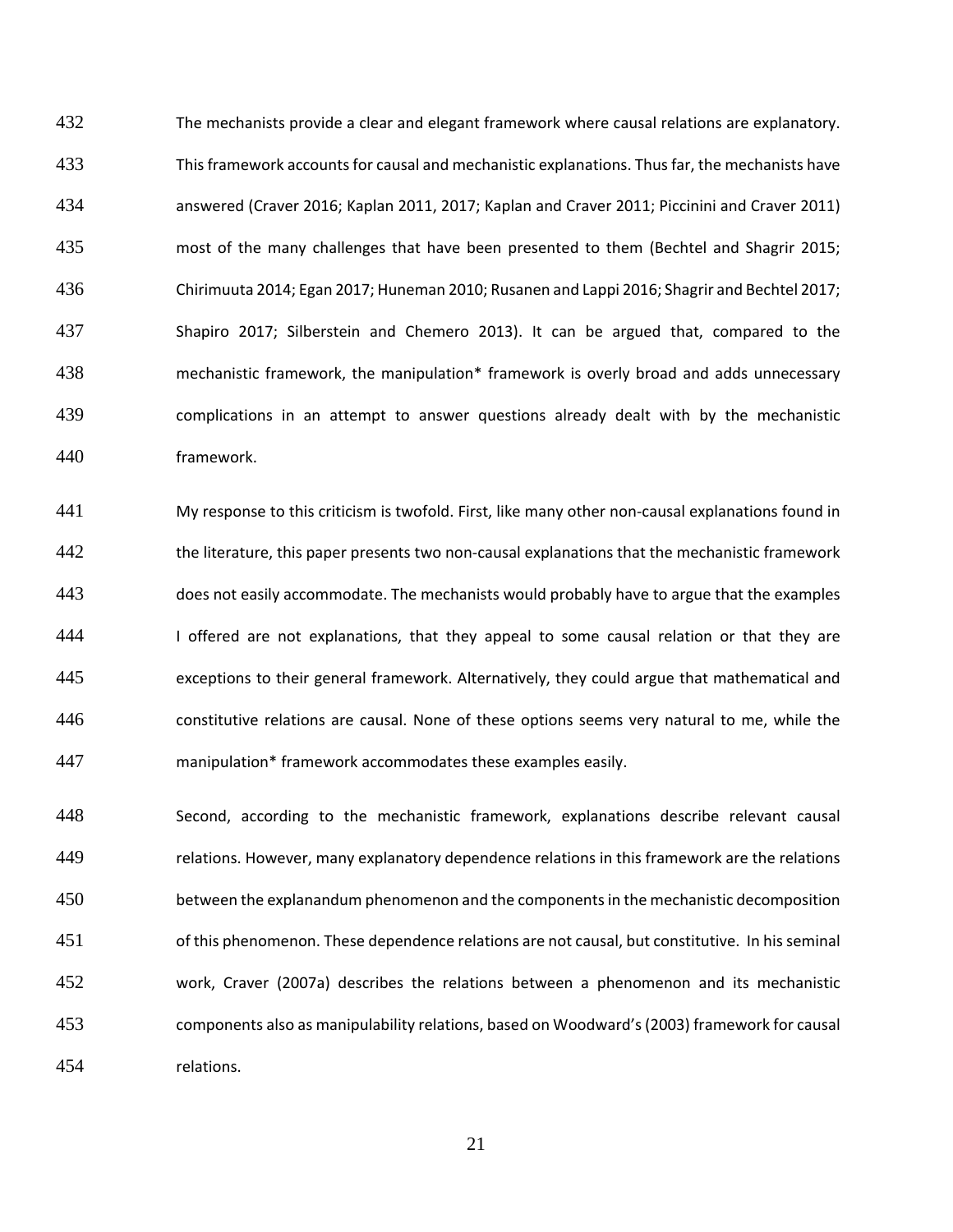However, many have made the point that the mechanistic framework has problems with describing manipulation and intervention in a way that fits relations between the phenomenon and its mechanistic components (Baumgartner and Casini 2017; Baumgartner and Gebharter 2016; Harbecke 2010; Harinen 2014; Leuridan 2012; Romero 2015). The arguments in these works are usually similar in spirit to the one by (Romero 2015) presented in section 3: phenomena and their mechanistic components are related in part-whole relations, and occupy the same space-time slice, so it is problematic to talk about an ideal intervention in Woodward's sense (2003) on one with respect to the other. Even if such interventions are possible, this could imply that constitutive relations are causal, a result that many believe should be avoided (Baumgartner and Gebharter 2016; Craver and Bechtel 2007; Romero 2015).

 Thus, it seems that if one wished to argue that relevant mechanistic components allow manipulation of the explanandum, one might have to forgo the claim that only causal relations in Woodward's sense allow manipulation  $^{13}$ . In many ways, then, constitutive relations in mechanistic explanations face similar issues to the mathematical relations I described here, and

so, these too can benefit from a framework that accommodates non-causal relations.

### **6 Conclusions**

- There are two promising frameworks for explanations in the cognitive sciences. One of these takes the
- view that counterfactual dependences, causal and non-causal alike, are the basis for explanations. The
- second, mechanistic framework, emphasizes the relation between manipulation and explanation and

<sup>&</sup>lt;sup>13</sup> Another baffling issue in Craver's mutual manipulability criterion is that Craver takes the direction of manipulation to go both from phenomenon to its components and from the components to the phenomenon, while the direction of explanation goes only from the components to the phenomenon. Franklin-Hall's (2016) interpretation of mutual manipulability suggests a solution to this issue: top-down manipulation amounts to manipulation of the input conditions of the phenomenon. So, we can consider this top-down manipulation a causal manipulation of components by the inputs.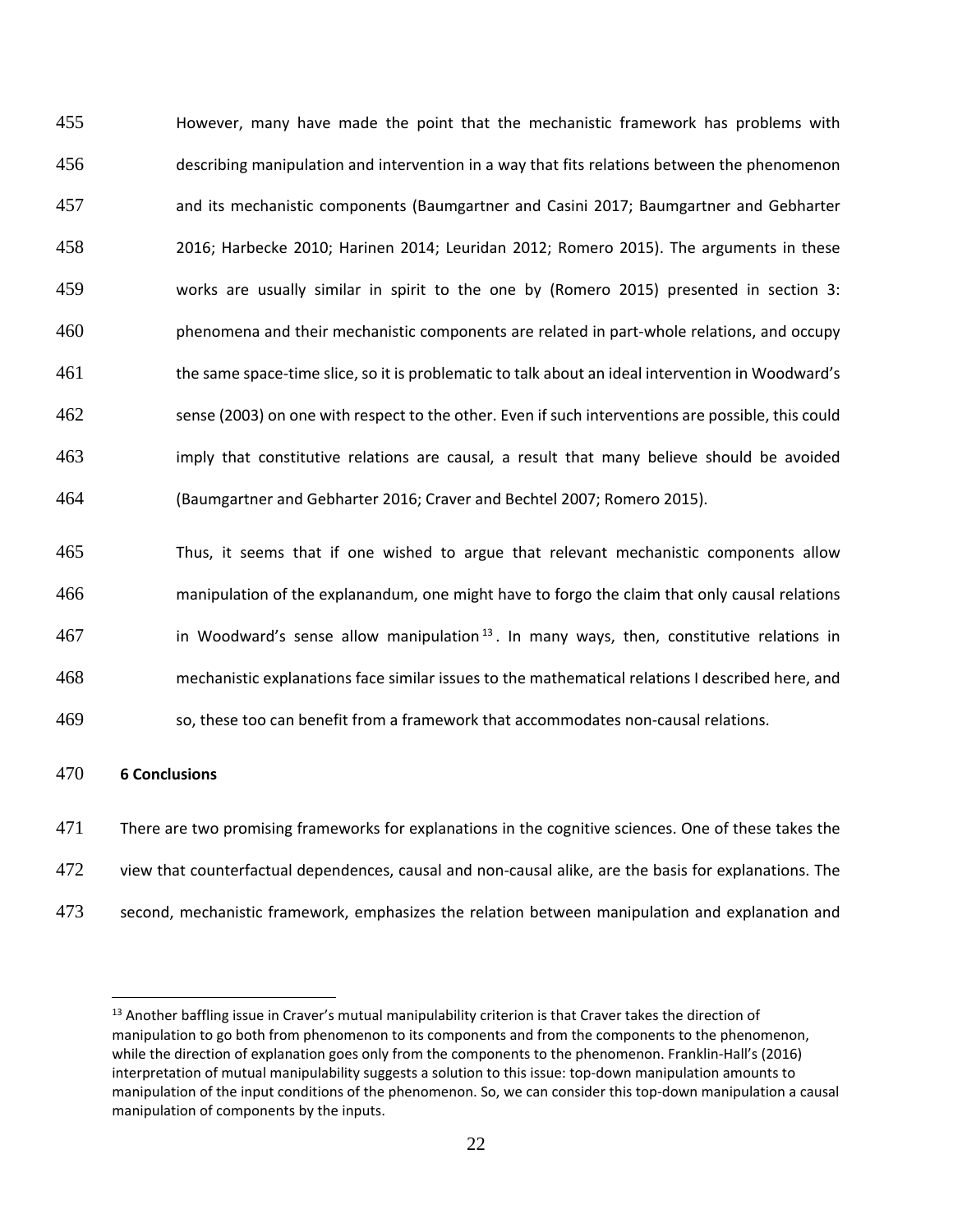474 takes only causal dependences to be the basis for explanations. In this paper, I suggested a view of explanation that relates to both these frameworks. I argued that some non-causal counterfactual dependence relations also allow manipulation of the explanandum. This may be a good enough reason for the mechanists to also accept some non-causal relations as explanatory. Moreover, whether counterfactual-dependence relations allow manipulation may enable us to differentiate explanatory from non-explanatory ones. A major advantage of this framework is that it suggests a general criterion for explanatory value in the cognitive sciences without relinquishing non-causal explanations. In this paper, I focused on relations of mathematical dependence in which the counterfactual dependence can 482 be determined analytically. Future work should discuss other counterfactual dependence relations and how they can be identified. This can be a step towards a more unified view of explanations in the cognitive sciences.

### **Acknowledgements:**

 I am thankful to Nir Fresco, Jens Harbecke, Arnon Levy, Jonathan Najenson, Oron Shagrir and three anonymous referees for thoughtful and helpful comments on this manuscript. For their insightful comments, I am also grateful to the participants of 'Explanatory Reasoning in the Sciences (The Second Jerusalem-MCMP Workshop in the Philosophy of Science)' in Munich 2017, and to participants in the workshops of the German-Israeli Foundation research group 'Causation and Computation in Neuroscience' in Jerusalem 2017, Cologne 2016 and Witten 2015. This research was supported by a Grant from the GIF, the German-Israeli Foundation for Scientific Research and Development.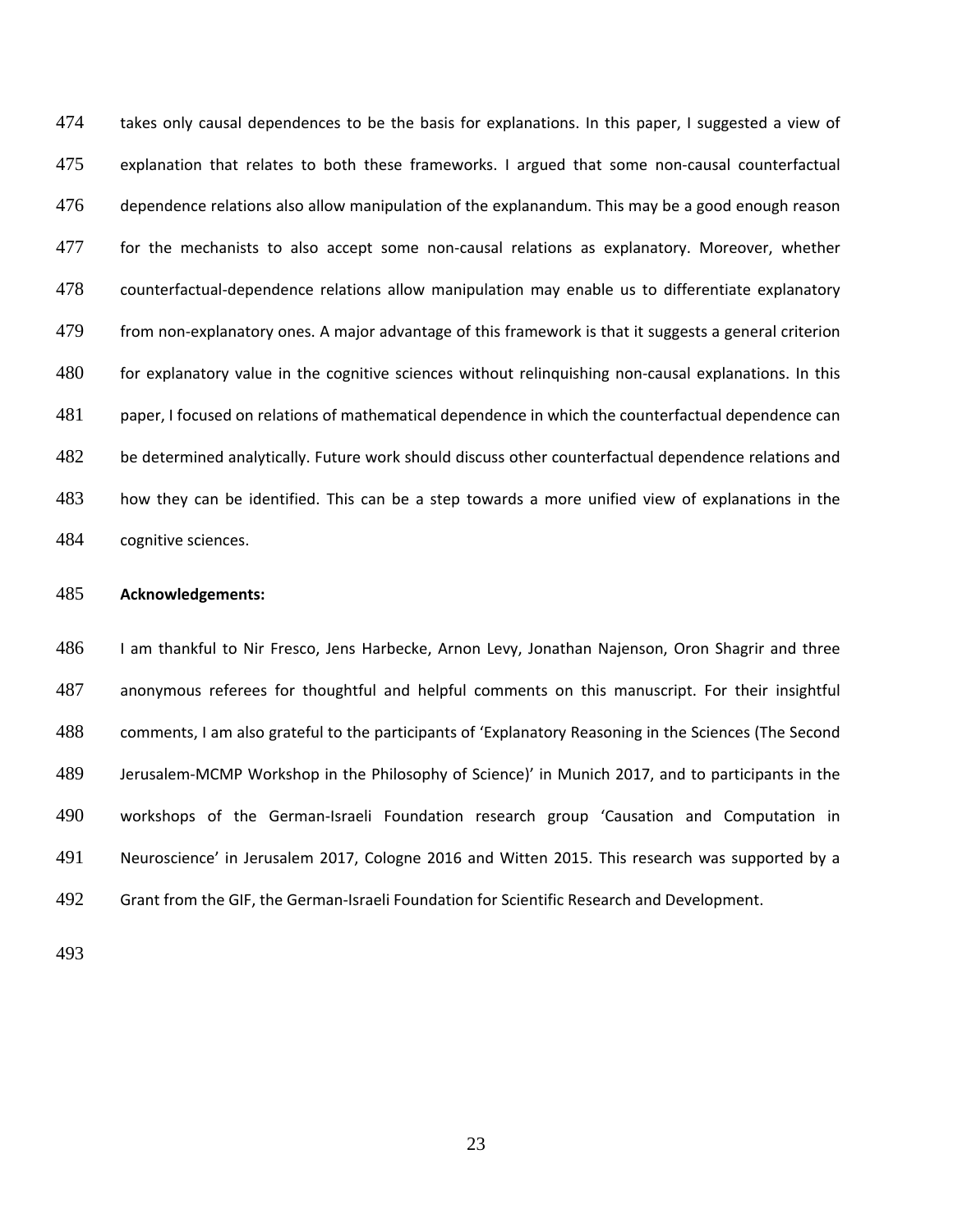### **References**

- Baron, S., Colyvan, M., & Ripley, D. (2017). HOW MATHEMATICS CAN MAKE A DIFFERENCE. *Philosophers' Imprint*, *17*, 3.
- Baumgartner, M., & Casini, L. (2017). An Abductive Theory of Constitution. *Philosophy of Science*, *84*, 214–233. doi:10.1086/690716
- Baumgartner, M., & Gebharter, A. (2016). Constitutive Relevance, Mutual Manipulability, and Fat-Handedness. *The British Journal for the Philosophy of Science*, *67*, 731–756. doi:10.1093/bjps/axv003
- Bechtel, W., & Shagrir, O. (2015). The Non-Redundant Contributions of Marr's Three Levels of Analysis for Explaining Information-Processing Mechanisms. *Topics in Cognitive Science*, *7*, 312–322.
- Berniker, M., Voss, M., & Kording, K. (2010). Learning priors for bayesian computations in the nervous system. *PLoS ONE*, *5*, e12686. doi:10.1371/journal.pone.0012686
- Bokulich, A. (2011). How scientific models can explain. *Synthese*, *180*, 33–45. doi:10.1007/s11229-009- 9565-1
- Chirimuuta, M. (2014). Minimal models and canonical neural computations: the distinctness of computational explanation in neuroscience. *Synthese*, *191*, 127–153.
- Chirimuuta, M. (2017). Explanation in Computational Neuroscience: Causal and Non-causal. *The British Journal for the Philosophy of Science*, (axw034). doi:10.1093/bjps/axw034

Craver, C. F. (2007a). *Explaining the Brain*. Oxford University Press.

Craver, C. F. (2007b). Constitutive Explanatory Relevance. *Journal of Philosophical Research*, *32*, 3–20. doi:10.5840/jpr20073241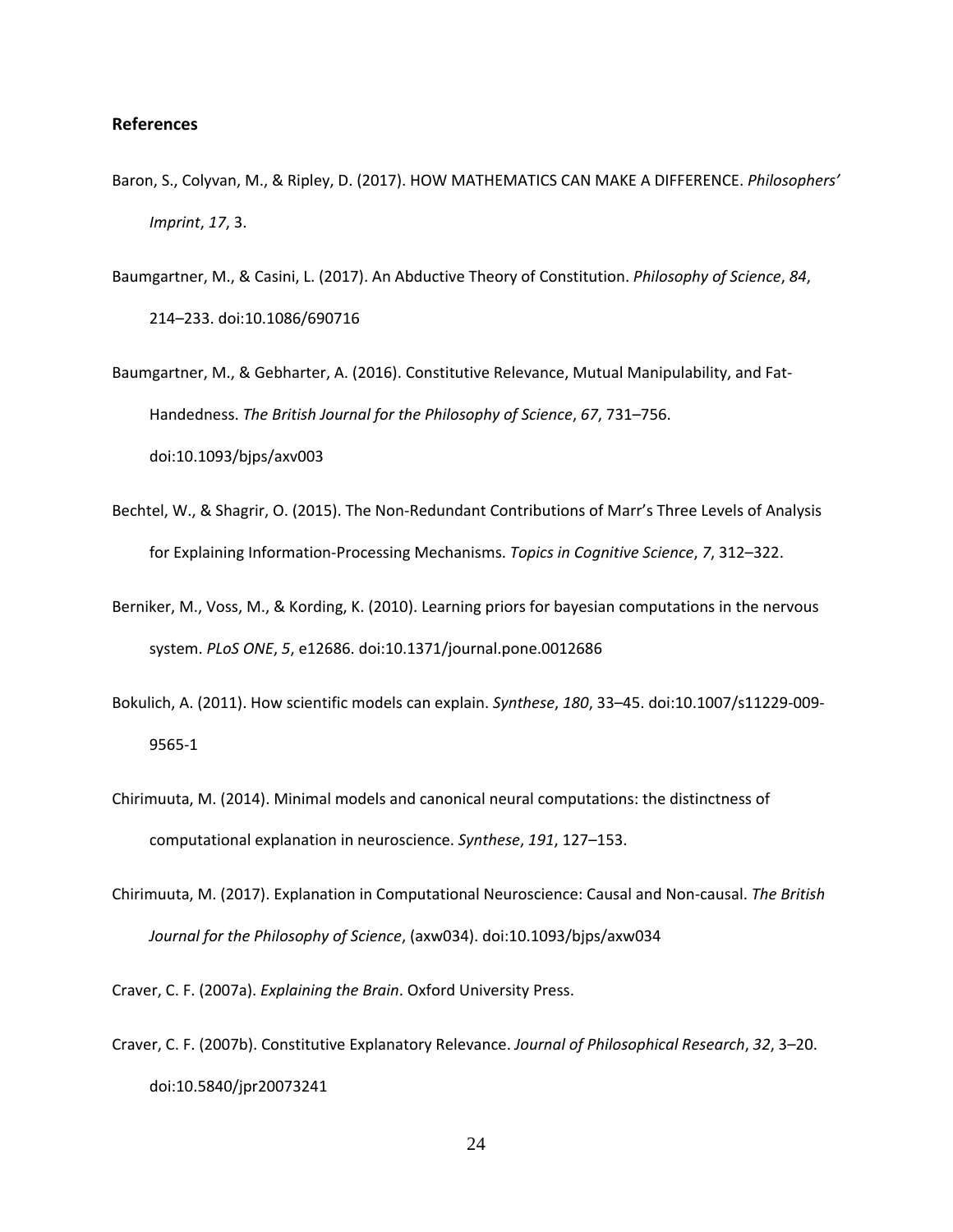Craver, C. F. (2016). The Explanatory Power of Network Models. *Philosophy of Science*, *83*, 698–709.

- Craver, C. F., & Bechtel, W. (2007). Top-down causation without top-down causes. *Biology and Philosophy*, *22*, 547–563. doi:10.1007/s10539-006-9028-8
- Craver, C. F., & Povich, M. (2017). The directionality of distinctively mathematical explanations. *Studies in History and Philosophy of Science*, *63*, 31–38. doi:10.1016/j.shpsa.2017.04.005

Cummins, R. (1983). *The Nature of Psychological Explanation*. MIT Press.

- Cummins, R. (2000). "How does it work?" vs. "What are the laws?" Two conceptions of psychological explanation. In F. Keil & R. A. Wilson (Eds.), *Explanation and Cognition* (pp. 117–145). MIT Press.
- Dretske, F. (1994). If You Can't Make One, You Don't Know How It Works. *MIDWEST STUDIES IN PHILOSOPHY*, *19*, 468–482.
- Egan, F. (2017). Function-Theoretic Explanation and Neural Mechanisms. In D. M. Kaplan (Ed.), *Explanation and Integration in Mind and Brain Science* (pp. 145–163). Oxford University Press.
- Ernst, M. O., & Banks, M. S. (2002). Humans integrate visual and haptic information in a statistically optimal fashion. *Nature*, *415*, 429–433. doi:10.1038/415429a
- Fernandes, H. L., Stevenson, I. H., Vilares, I., & Kording, K. P. (2014). The generalization of prior uncertainty during reaching. *The Journal of Neuroscience*, *34*, 11470–84. doi:10.1523/JNEUROSCI.3882-13.2014
- Franklin-Hall, L. R. (2016). New Mechanistic Explanation and the Need for Explanatory Constraints. In A. Ken & G. Carl (Eds.), *Scientific Composition and Metaphysical Ground* (pp. 41–74). Palgrave Macmillan UK.

Harbecke, J. (2010). Mechanistic Constitution in Neurobiological Explanations. *International Studies in*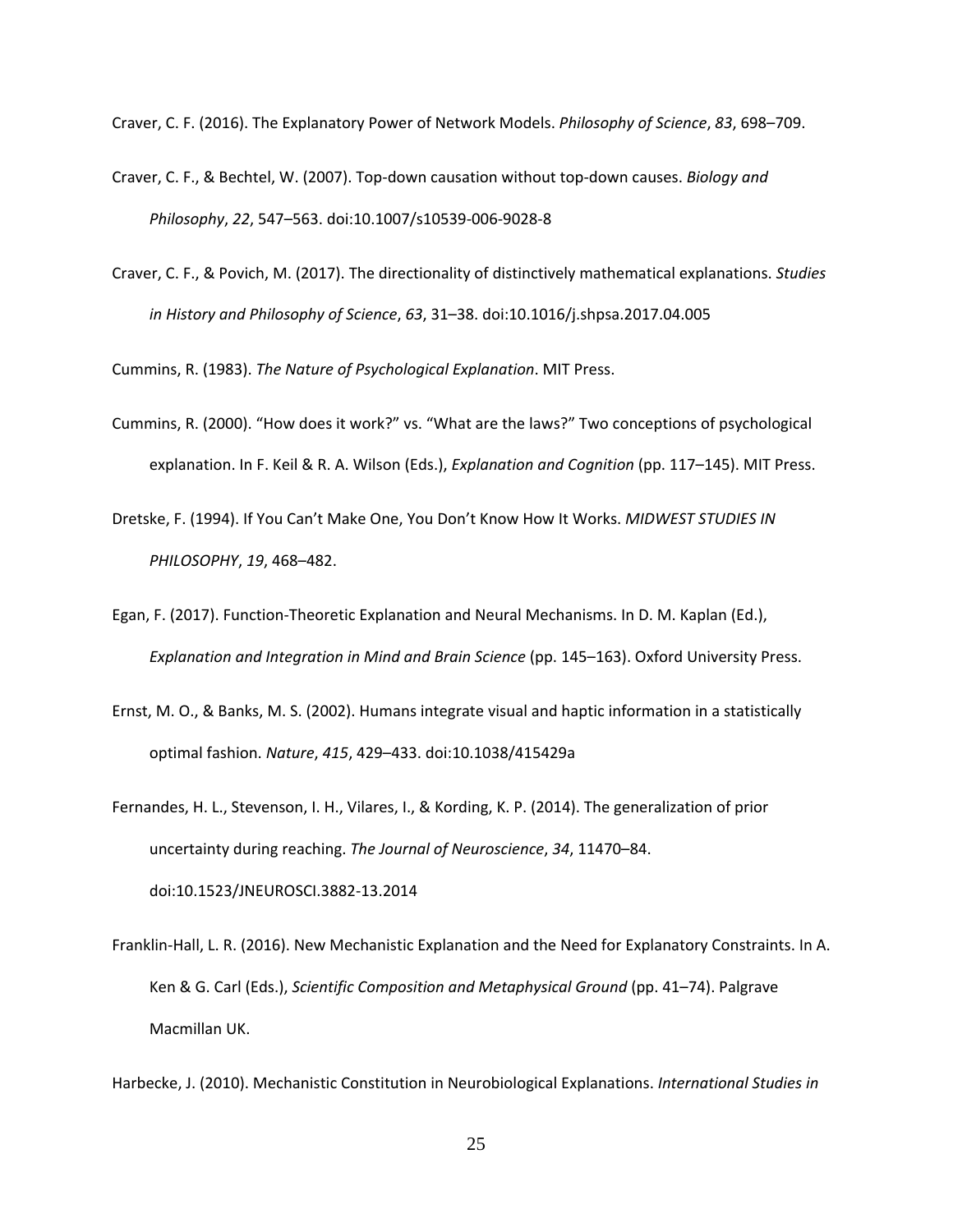*the Philosophy of Science*, *24*, 267–285. doi:10.1080/02698595.2010.522409

- Harinen, T. (2014). Mutual manipulability and causal inbetweenness. *Synthese*, *195*, 35–54. doi:10.1007/s11229-014-0564-5
- Hitchcock, C., & Woodward, J. (2003). Explanatory Generalizations, Part II: Plumbing Explanatory Depth. *nous*, *37*, 181–199.
- Huneman, P. (2010). Topological explanations and robustness in biological sciences. *Synthese*, *177*, 213– 245.
- Jansson, L. (2015). EXPLANATORY ASYMMETRIES: LAWS OF NATURE REHABILITATED. *The Journal of Philosophy*, *112*, 577–599.
- Jansson, L., & Saatsi, J. (2017). Explanatory Abstractions. *The British Journal for the Philosophy of Science*, axx016. doi:10.1093/bjps/axx016
- Kaplan, D. M. (2011). Explanation and description in computational neuroscience. *Synthese*, *183*, 339– 373.
- Kaplan, D. M. (2017). Neural computation, multiple realizability, and the prospects for mechanistic explanation. In D. M. Kaplan (Ed.), *Explanation and Integration in Mind and Brain Science* (pp. 164– 189). Oxford University Press.
- Kaplan, D. M., & Craver, C. F. (2011). The Explanatory Force of Dynamical and Mathematical Models in Neuroscience : A Mechanistic Perspective. *Philosophy of Science, 78*, 601–627.
- Kuorikoski, J., & Ylikoski, P. (2015). External representations and scientific understanding. *Synthese*, *192*, 3817–3837. doi:10.1007/s11229-014-0591-2

Lange, M. (2013). What Makes a Scientific Explanation Distinctively Mathematical ? *The British Journal*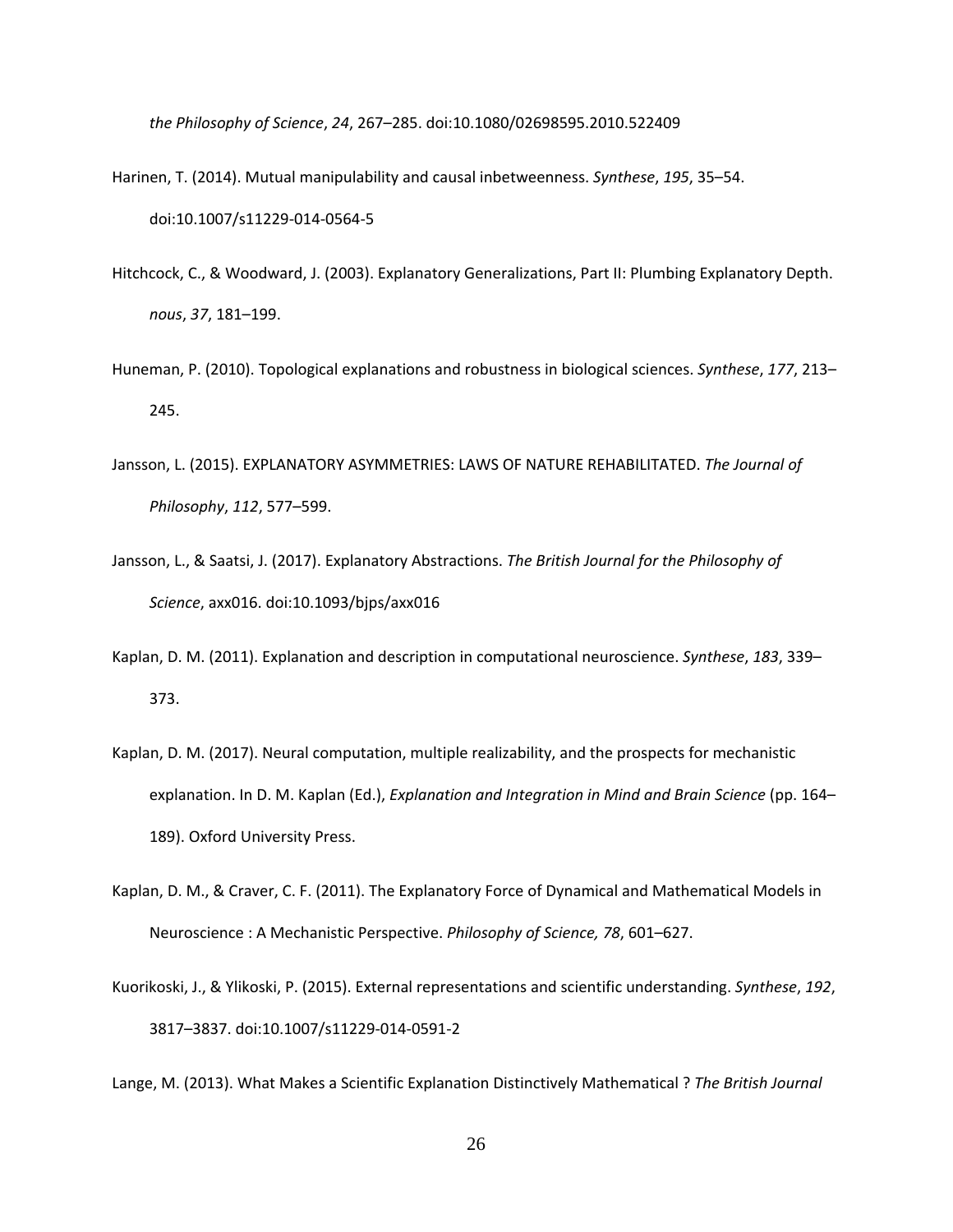*for the Philosophy of Science*, *64*, 485–511. doi:10.1093/bjps/axs012

- Lazebnik, Y. (2002). Can a biologist fix a radio? Or, what I learned while studying apoptosis. *CANCER CELL*, *2*, 179–182. doi:10.1007/s10541-005-0013-7
- Leuridan, B. (2012). Three Problems for the Mutual Manipulability Account of Constitutive Relevance in Mechanisms. *The British Journal for the Philosophy of Science*, *63*, 399–427. doi:10.1093/bjps/axr036
- Mainen, Z. F., & Sejnowski, T. J. (1995). Reliability of spike timing in neocortical neurons. *Science*, *268*, 1503–6. doi:10.1126/science.7770778

Milkowski, M. (2013). *Explaining the Computational Mind*. MIT Press.

Pexton, M. (2016). THERE ARE NON-CAUSAL EXPLANATIONS OF PARTICULAR EVENTS. *Metaphilosophy*, *47*, 264–282.

Piccinini, G. (2015). *Physical Computation: A Mechanistic Account*. Oxford University Press.

- Piccinini, G., & Craver, C. F. (2011). Integrating psychology and neuroscience: functional analyses as mechanism sketches. *Synthese*, *183*, 283–311.
- Reutlinger, A. (2016). Is There A Monist Theory of Causal and Non-Causal Explanations ? The Counterfactual Theory of Scientific Explanation. *Philosophy of Science*, *83*, 733–745. doi:10.1086/687859
- Romero, F. (2015). Why there isn't inter-level causation in mechanisms. *Synthese*, *192*, 3731–3755. doi:10.1007/s11229-015-0718-0

Rusanen, A., & Lappi, O. (2016). On computational explanations. *Synthese*, *193*, 3931–3949.

Saatsi, J., & Pexton, M. (2013). Reassessing Woodward's Account of Explanation: Regularities,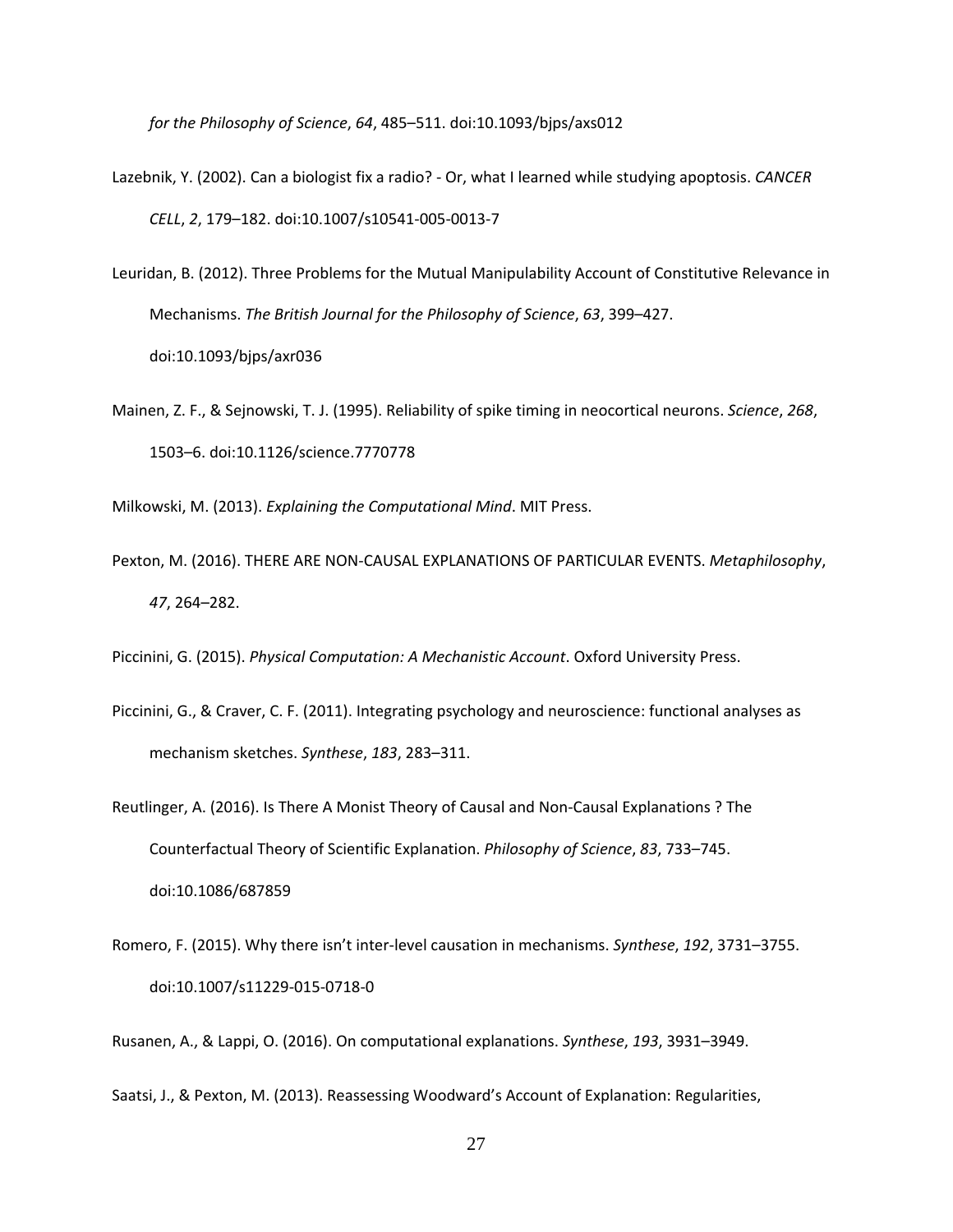Counterfactuals, and Noncausal Explanations. *Philosophy of Science*, *80*, 613–624.

Shagrir, O. (2006). Why we view the brain as a computer. *Synthese*, *153*, 393–416.

- Shagrir, O., & Bechtel, W. (2017). Marr's Computational Level and Delineating Phenomena. In D. M. Kaplan (Ed.), *Explanation and Integration in Mind and Brain Science* (pp. 190–214). Oxford University Press.
- Shapiro, L. A. (2017). Mechanism or Bust? Explanation in Psychology. *The British Journal for the Philosophy of Science*, *68*, 1037–1059.
- Silberstein, M., & Chemero, A. (2013). Constraints on Localization and Decomposition as Explanatory Strategies in the Biological Sciences. *Philosophy of Science*, *80*, 958–970.
- Softky, W. R., & Koch, C. (1993). The highly irregular firing of cortical cells is inconsistent with temporal integration of random EPSPs. *The Journal of Neuroscience*, *13*, 334–50. http://www.jneurosci.org/content/jneuro/13/1/334.full.pdf
- van Vreeswijk, C., & Sompolinsky, H. (1996). Chaos in neuronal networks with balanced excitatory and inhibitory activity. *Science*, *274*, 1724–6. doi:10.1126/science.274.5293.1724
- Vul, E., Goodman, N., Griffiths, T. L., & Tenenbaum, J. B. (2014). One and Done? Optimal Decisions From Very Few Samples. *Cognitive Science*, *38*, 599–637. doi:10.1111/cogs.12101
- Wehr, M., & Zador, A. M. (2003). Balanced inhibition underlies tuning and sharpens spike timing in auditory cortex. *Nature*, *426*, 442–446. doi:10.1038/nature02116
- Weiss, Y., Simoncelli, E. P., & Adelson, E. H. (2002). Motion illusions as optimal percepts. *Nature Neuroscience*, *5*, 598–604. doi:10.1038/nn858

Woodward, J. (2003). *Making Things Happen*. Oxford: Oxford University Press.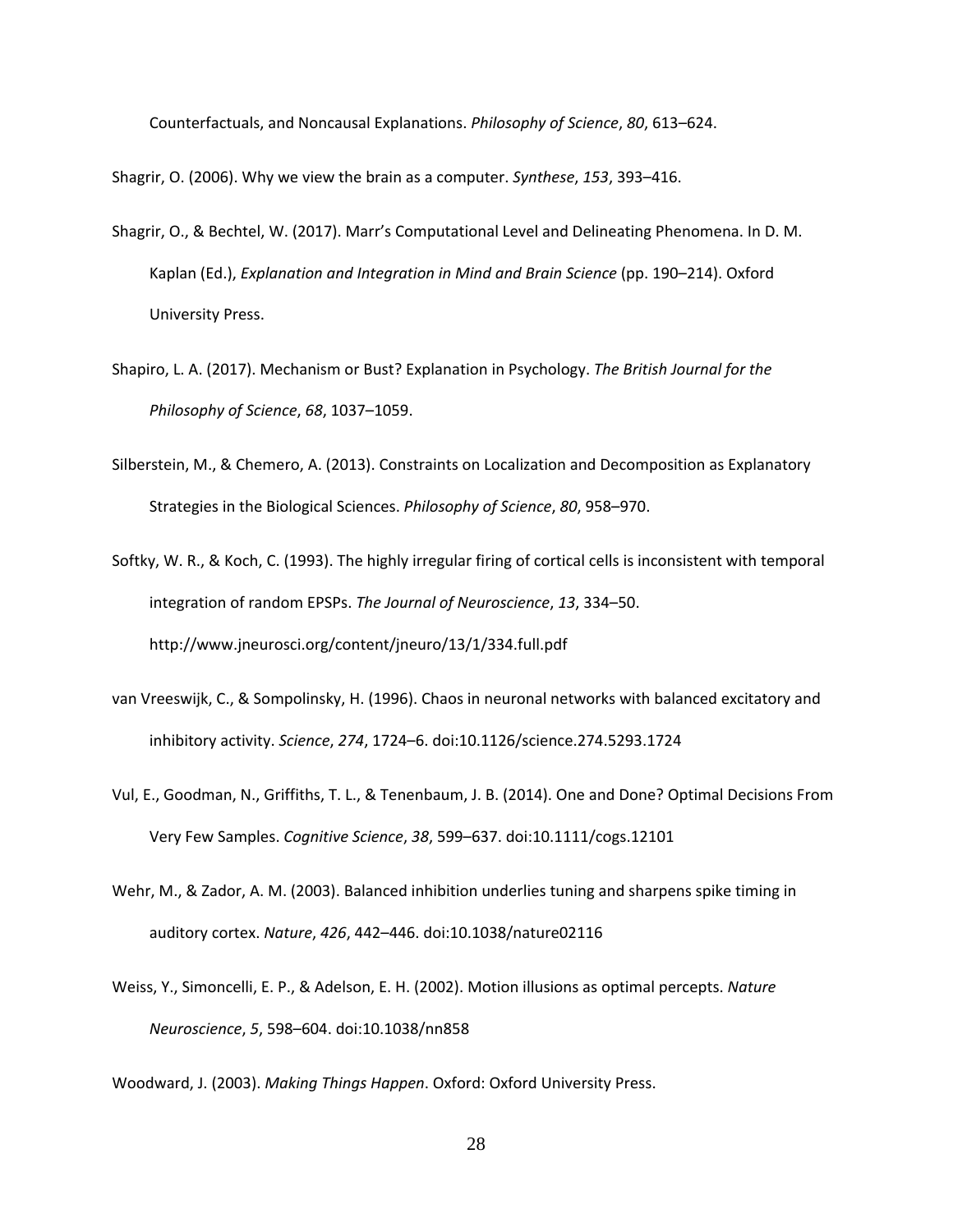- Woodward, J. (2010). Causation in biology: stability, specificity, and the choice of levels of explanation. *Biology and Philosophy*, *25*, 287–318. doi:10.1007/s10539-010-9200-z
- Woodward, J. (2018). Some Varieties of Non-Causal Explanation. In A. Reutlinger & J. Saatsi (Eds.), *Explanation Beyond Causation* (pp. 117–140). Oxford University Press.
- Woodward, J., & Hitchcock, C. (2003). Explanatory Generalizations , Part I : A Counterfactual Account. *NOUS*, *1*, 1–24.
- Xue, M., Atallah, B. V., & Scanziani, M. (2014). Equalizing excitation-inhibition ratios across visual cortical neurons. *Nature*, *511*, 596–600. doi:10.1038/nature13321
- Ylikoski, P., & Kuorikoski, J. (2010). Dissecting explanatory power. *Philosophical Studies*, *148*, 201–219. doi:10.1007/S11098-008-9324-Z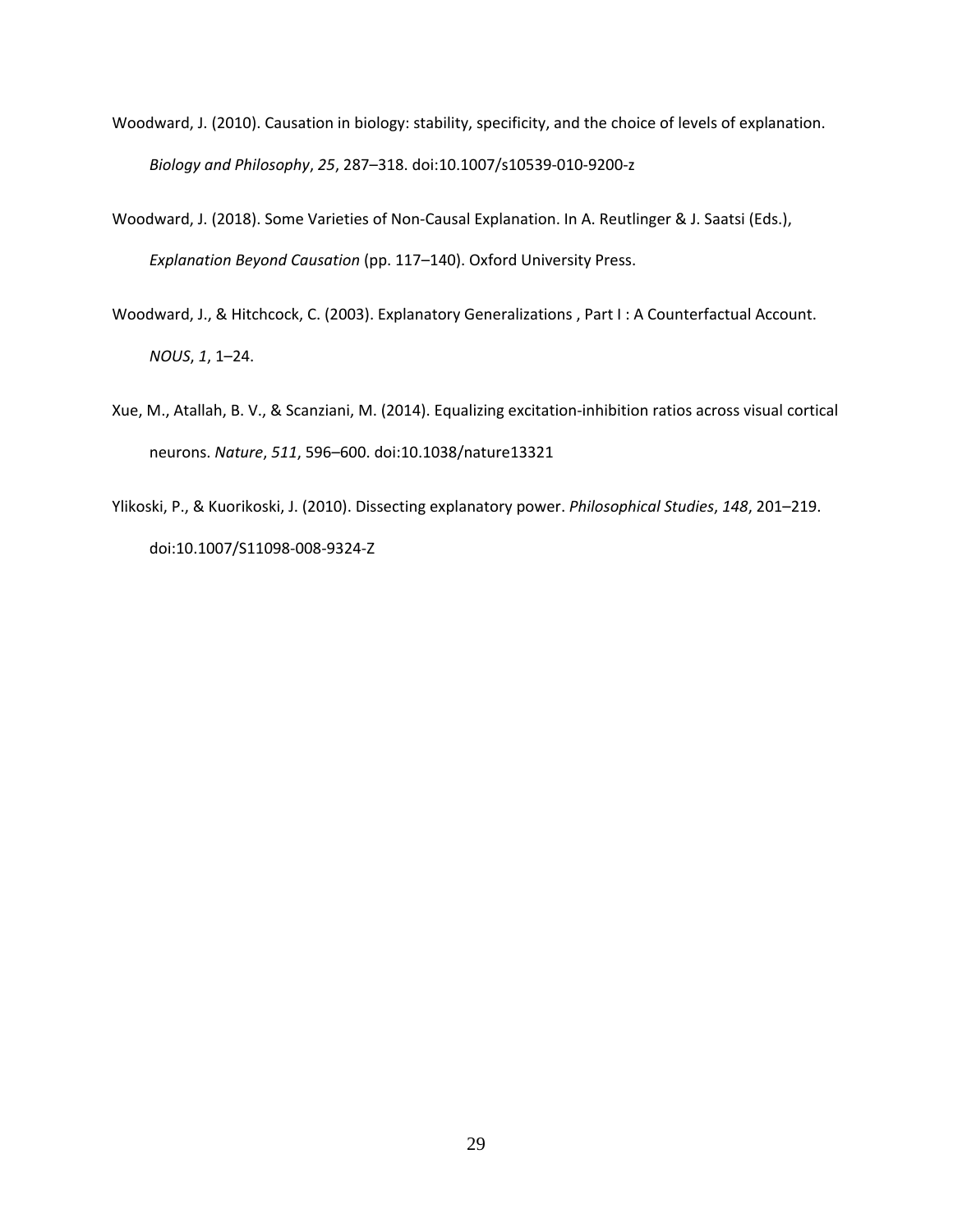



**Figure 1** Equation (1) is an optimal estimate of the bar length when inputs are normally distributed around the actual bar length and is sub -optimal when inputs are biased (based on analysesfrom (Ernst and Banks 2002)). The probability distributions of the inputs given the actual bar length are denoted in black. The probability distributions of the bar length , given each input , are denoted in grey **( a - b )** Estimation is optimal when inputs are unbiased. **( a )** Probability distribution of inputs given the actual bar length.  $(\sigma_V^2)$  and  $(\sigma_H^2)$ are the variances of the visual and haptic inputs (b) Example of estimation of bar length using (1) from visual and haptic inputs.  $S_V$  and  $\mathcal{S}_H$  are the visual and haptic inputs. Dotted and dashed gray distributions are the probability distributions of bar length from visual input alone, and haptic input alone , respectively . The line denoted by (1) is the estimated bar length according to eq. (1). On the left , the variances of the inputs are equal . On the right , the variance of the haptic input is much larger . Although the estimate from (1) is not exactly the actual bar length, it is optimal because on average it yields the minimal error . **( c - d )**same asin **( a - b )** for biased inputs. **( c )** Probability distributions are biased so that the expected values of these distributions are not equal to the actual bar length. **( d )** Example of estimates of bar length using (1) from visual and haptic inputs. True bar length is denoted in black. Legend otherwise isthe same asin **( b )** . Because inputs are biased, the estimate given by (1) is not optimal.